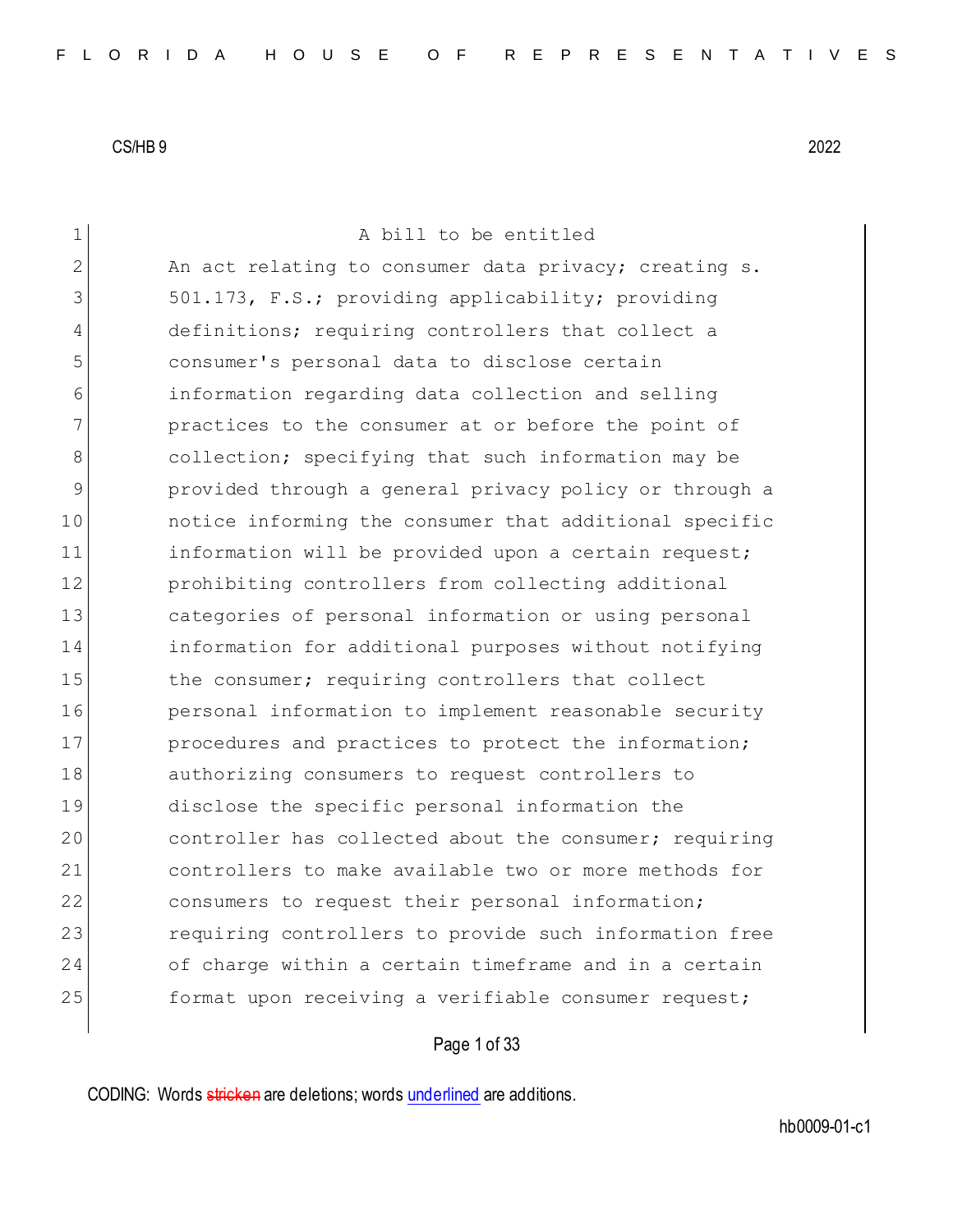26 Specifying requirements for third parties with respect 27 to consumer information acquired or used; providing 28 construction; authorizing consumers to request 29 controllers to delete or correct personal information 30 the controllers have collected about the consumers; 31 providing exceptions; specifying requirements for 32 controllers to comply with deletion or correction 33 **requests;** authorizing consumers to opt out of third-34 party disclosure of personal information collected by 35 a controller; prohibiting controllers from selling or 36 disclosing the personal information of consumers 37 younger than a certain age, except under certain 38 circumstances; prohibiting controllers from selling or 39 sharing a consumer's information if the consumer has 40 opted out of such disclosure; prohibiting controllers 41 from taking certain actions to retaliate against 42 consumers who exercise certain rights; providing 43 applicability; providing that a contract or agreement 44 that waives or limits certain consumer rights is void 45 and unenforceable; providing for civil actions and a 46 private right of action for consumers under certain 47 circumstances; providing civil remedies; authorizing 48 the Department of Legal Affairs to bring an action 49 under the Florida Unfair or Deceptive Trade Practices 50 Act and to adopt rules; requiring the department to

# Page 2 of 33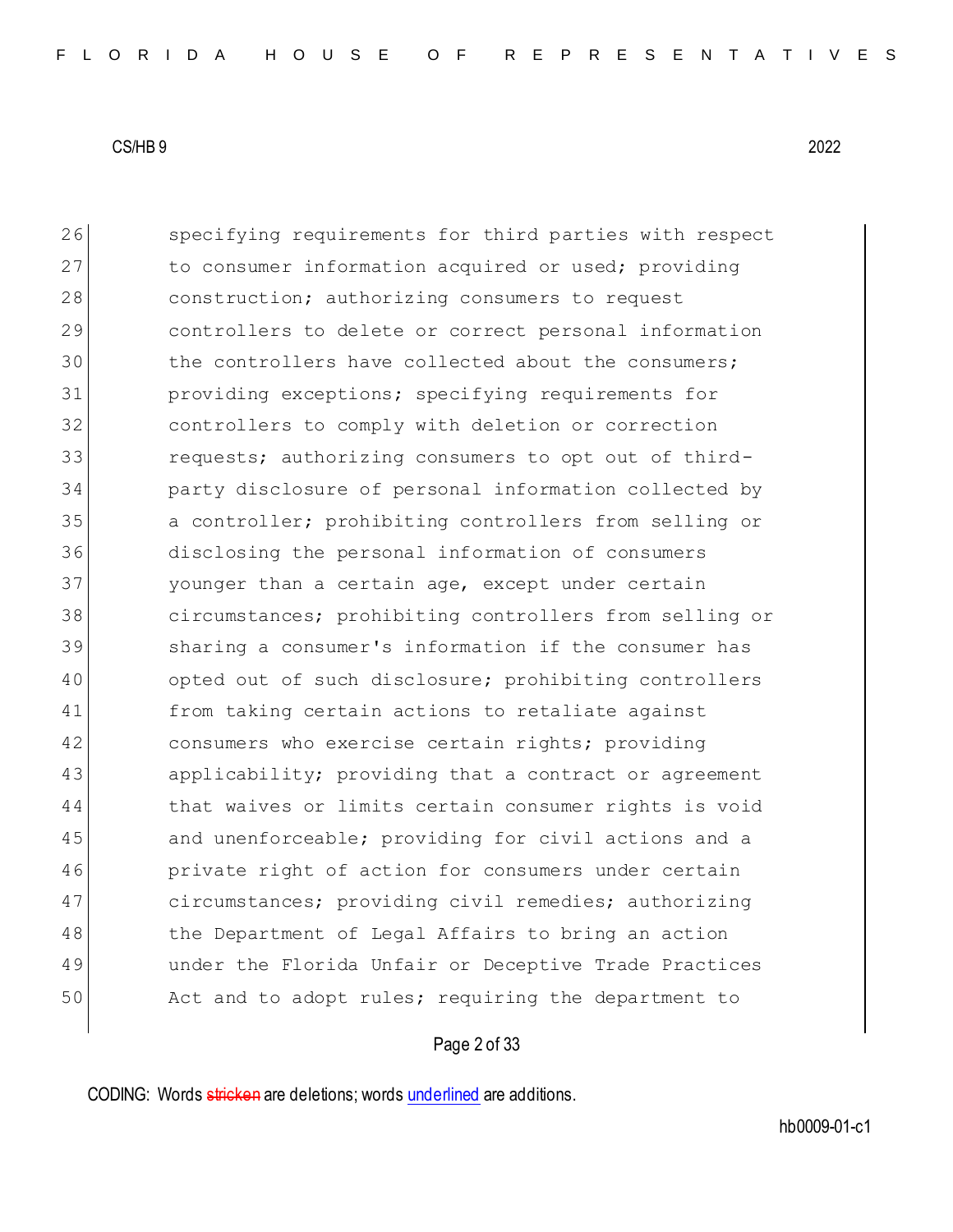|  |  |  |  |  |  |  |  |  |  | FLORIDA HOUSE OF REPRESENTATIVES |  |  |  |  |  |  |  |  |  |  |  |  |  |  |  |
|--|--|--|--|--|--|--|--|--|--|----------------------------------|--|--|--|--|--|--|--|--|--|--|--|--|--|--|--|
|--|--|--|--|--|--|--|--|--|--|----------------------------------|--|--|--|--|--|--|--|--|--|--|--|--|--|--|--|

Page 3 of 33 51 Submit an annual report to the Legislature; providing 52 report requirements; providing that controllers must 53 have a specified timeframe to cure any violations; 54 providing jurisdiction; declaring that the act is 55 matter of statewide concern; preempting the 56 collection, processing, sharing, and sale of consumer 57 personal information to the state; amending s. 58 501.171, F.S.; revising the definition of "personal 59 information"; providing an effective date. 60 61 Be It Enacted by the Legislature of the State of Florida: 62 63 Section 1. Section 501.173, Florida Statutes, is created 64 to read: 65 501.173 Consumer data privacy.-66 (1) APPLICABILITY.—This section does not apply to: 67 (a) Personal information collected and transmitted that is 68 | necessary for the sole purpose of sharing such personal 69 information with a financial service provider solely to 70 facilitate short term, transactional payment processing for the 71 purchase of products or services. 72 (b) Personal information collected, used, retained, sold, 73 shared, or disclosed as deidentified personal information or 74 aggregate consumer information. 75 (c) Compliance with federal, state, or local laws.

CODING: Words stricken are deletions; words underlined are additions.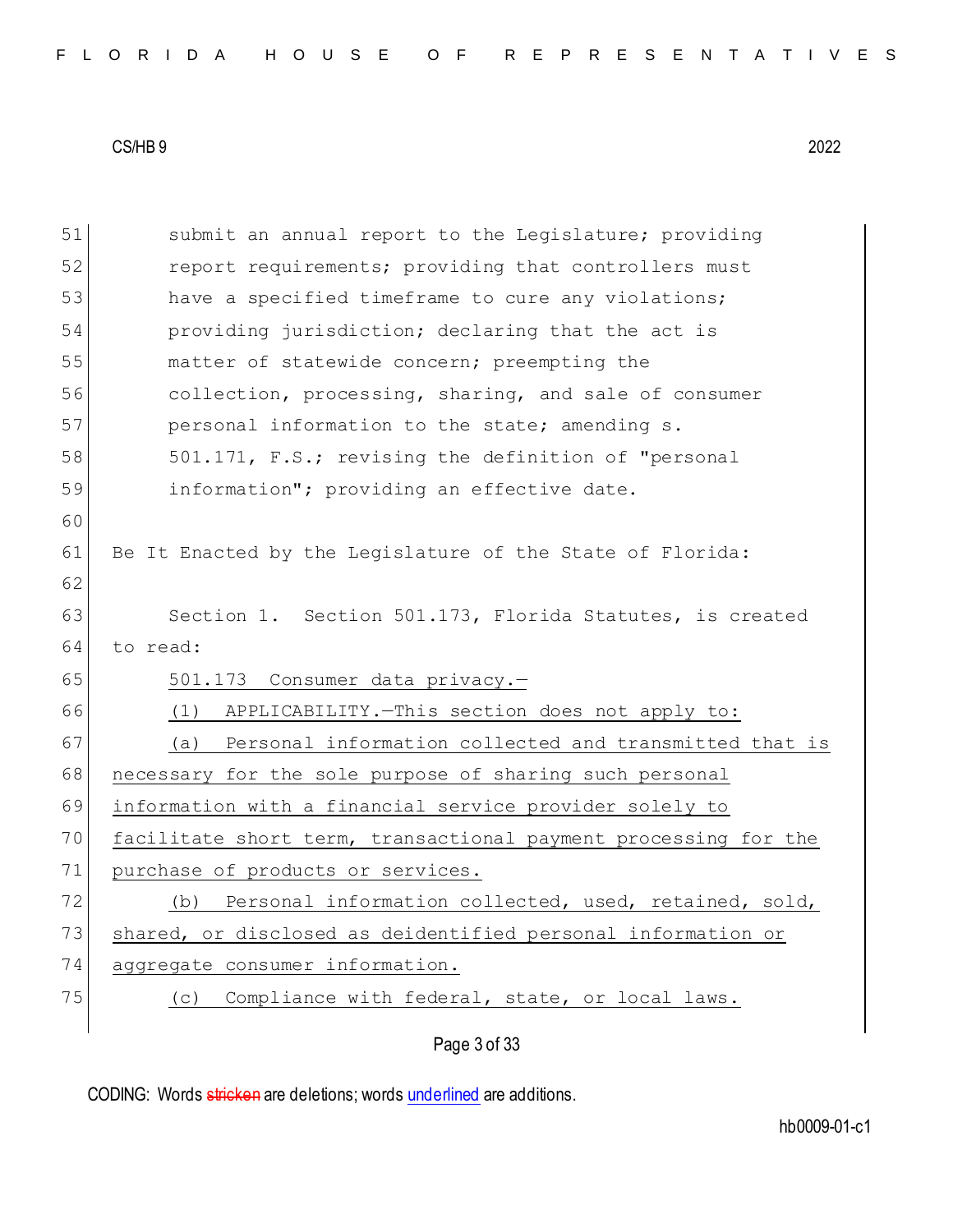76 (d) Compliance with a civil, criminal, or regulatory 77 inquiry, investigation, subpoena, or summons by federal, state, 78 or local authorities. 79 (e) Cooperation with law enforcement agencies concerning 80 conduct or activity that the controller, processor, or third 81 party reasonably and in good faith believes may violate federal, 82 state, or local law. 83 (f) Exercising or defending legal claims. 84 (g) Personal information obtained through the controller's 85 direct interactions with the consumer, if collected in 86 accordance with the provisions of this section, that is used by 87 the controller or the processor that the controller directly 88 contracts with for advertising or marketing services to 89 advertise or market products or services that are produced or 90 offered directly by the controller. Such information may not be 91 sold, shared, or disclosed unless otherwise authorized under 92 this section. 93 (h) Personal information of a person acting in the role of 94 a job applicant, employee, owner, director, officer, contractor, 95 volunteer, or intern of a controller, that is collected by a 96 controller, to the extent the personal information is collected 97 and used solely within the context of the person's role or 98 former role with the controller. 99 (i) Protected health information for purposes of the 100 federal Health Insurance Portability and Accountability Act of

Page 4 of 33

CODING: Words stricken are deletions; words underlined are additions.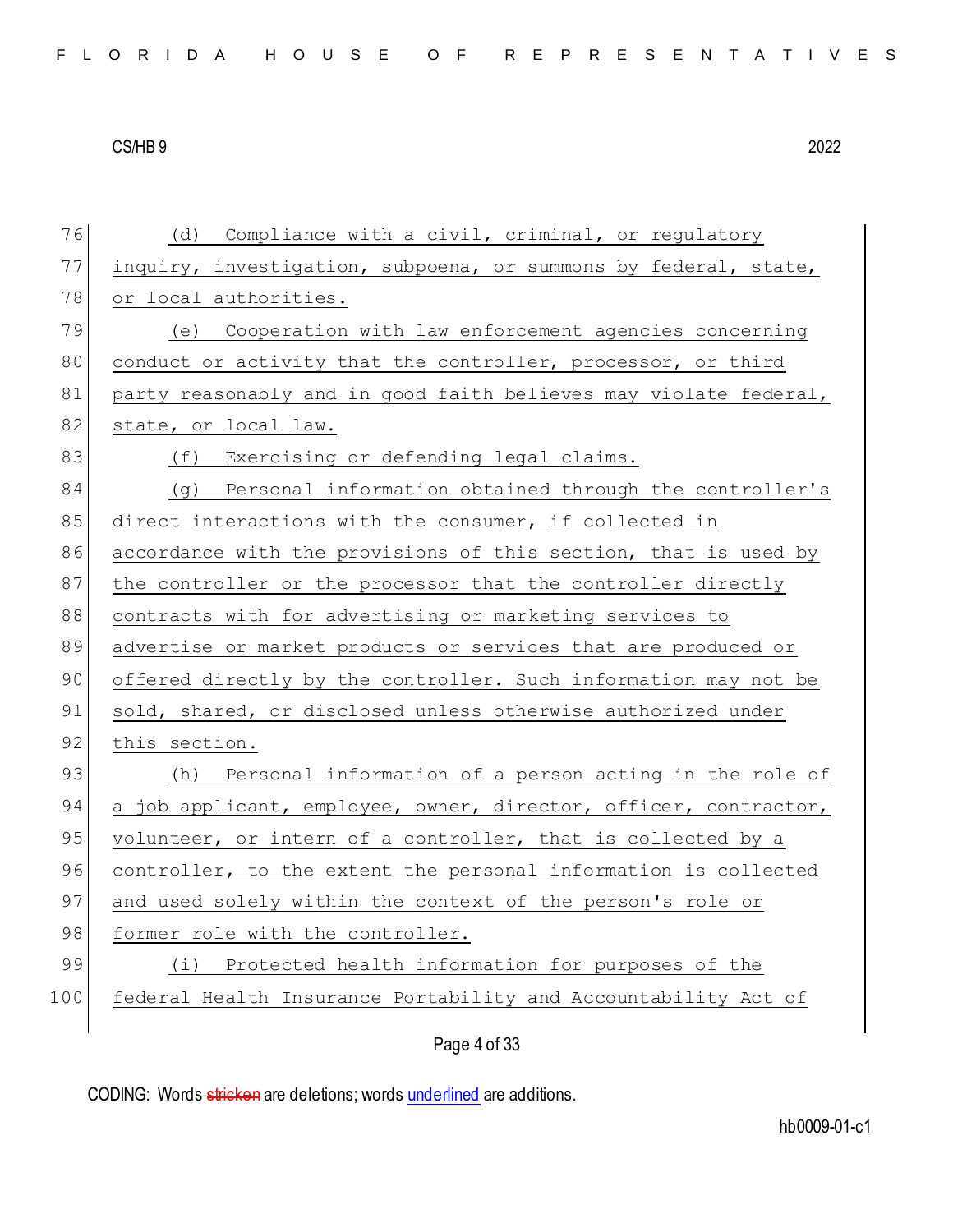| 101 | 1996 and related regulations, and patient identifying            |
|-----|------------------------------------------------------------------|
| 102 | information for purposes of 42 C.F.R. part 2, established        |
| 103 | pursuant to 42 U.S.C. s. 290dd-2.                                |
| 104 | (j) A covered entity or business associate governed by the       |
| 105 | privacy, security, and breach notification rules issued by the   |
| 106 | United States Department of Health and Human Services in 45      |
| 107 | C.F.R. parts 160 and 164, or a program or a qualified service    |
| 108 | program as defined in 42 C.F.R. part 2, to the extent the        |
| 109 | covered entity, business associate, or program maintains         |
| 110 | personal information in the same manner as medical information   |
| 111 | or protected health information as described in paragraph (i),   |
| 112 | and as long as the covered entity, business associate, or        |
| 113 | program does not use personal information for targeted           |
| 114 | advertising with third parties and does not sell or share        |
| 115 | personal information to a third party unless such sale or        |
| 116 | sharing is covered by an exception under this section.           |
| 117 | Identifiable private information collected for<br>(k)            |
| 118 | purposes of research as defined in 45 C.F.R. s. 164.501          |
| 119 | conducted in accordance with the Federal Policy for the          |
| 120 | Protection of Human Subjects for purposes of 45 C.F.R. part 46,  |
| 121 | the good clinical practice guidelines issued by the              |
| 122 | International Council for Harmonisation of Technical             |
| 123 | Requirements for Pharmaceuticals for Human Use, or the           |
| 124 | Protection for Human Subjects for purposes of 21 C.F.R. parts 50 |
| 125 | and 56, or personal information that is used or shared in        |
|     |                                                                  |

Page 5 of 33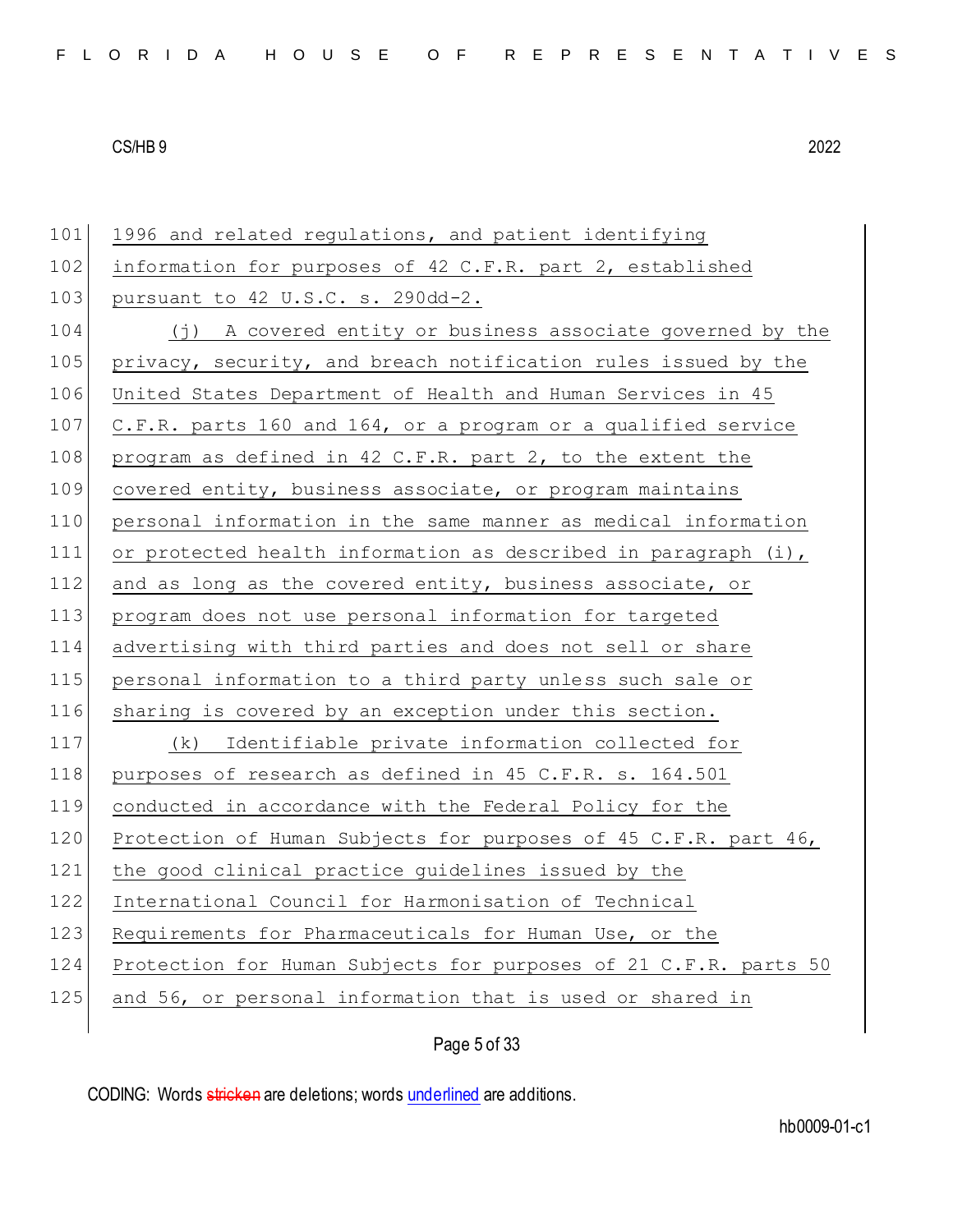research conducted in accordance with one or more of these 127 standards. 128 (1) Information and documents created for purposes of the federal Health Care Quality Improvement Act of 1986 and related 130 regulations, or patient safety work product for purposes of 42 C.F.R. part 3, established pursuant to 42 U.S.C. s. 299b-21 through 299b-26. (m) Information that is deidentified in accordance with 45 C.F.R. part 164 and derived from individually identifiable health information as described in the Health Insurance Portability and Accountability Act of 1996, or identifiable 137 personal information, consistent with the Federal Policy for the Protection of Human Subjects or the human subject protection requirements of the United States Food and Drug Administration. (n) Information used only for public health activities and 141 purposes as described in 45 C.F.R. s. 164.512. 142 (o) Personal information collected, processed, sold, or disclosed pursuant to the federal Fair Credit Reporting Act, 15 U.S.C. s. 1681 and implementing regulations. (p) Nonpublic personal information collected, processed, 146 sold, or disclosed pursuant to the Gramm-Leach-Bliley Act, 15 147 U.S.C. s. 6801 et seq., and implementing regulations. (q) A financial institution as defined in the Gramm-Leach- Bliley Act, 15 U.S.C. s. 6801 et seq., to the extent the financial institution maintains personal information in the same

Page 6 of 33

CODING: Words stricken are deletions; words underlined are additions.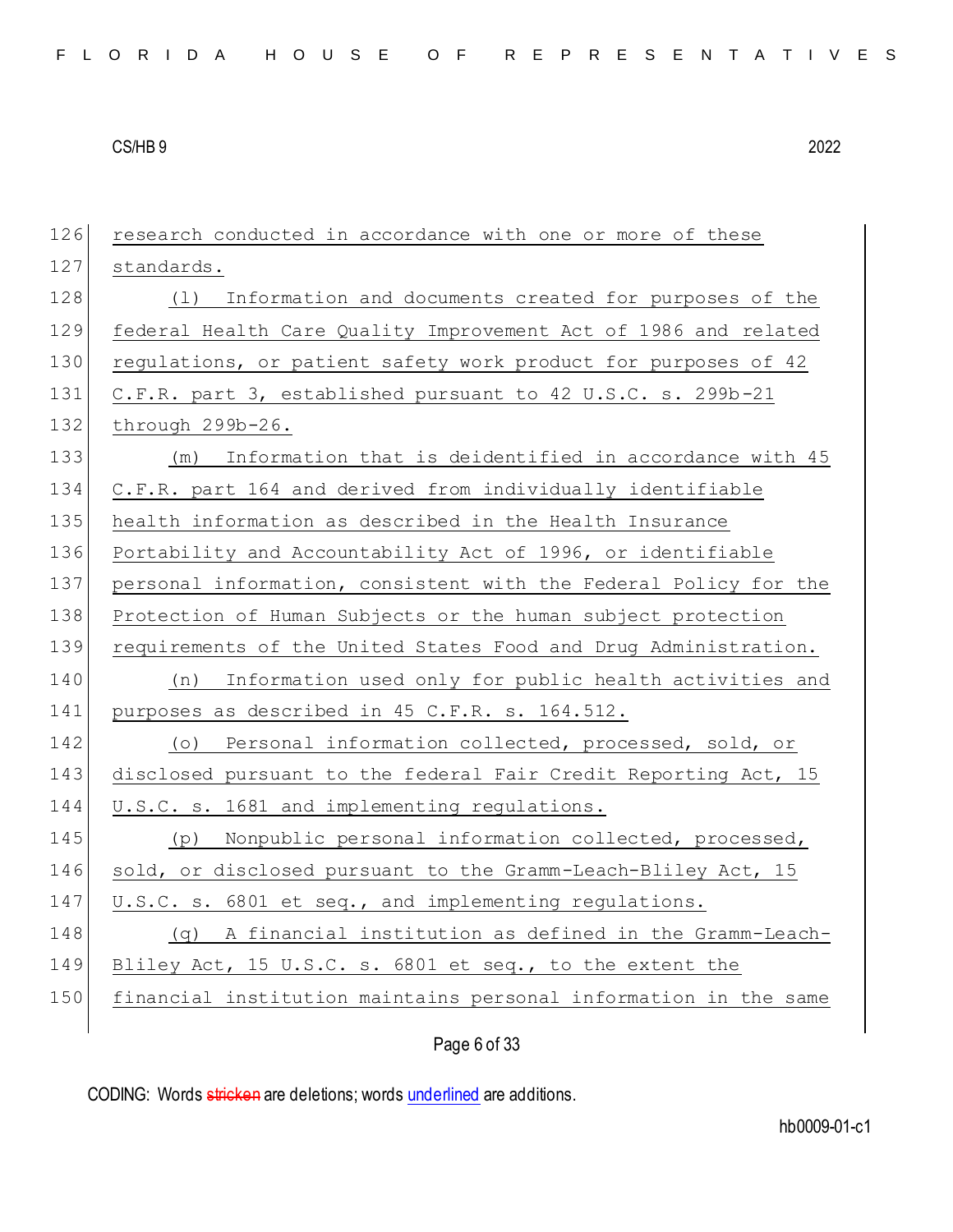| 151 | manner as nonpublic personal information as described in             |
|-----|----------------------------------------------------------------------|
| 152 | paragraph (p), and as long as such financial institution does        |
| 153 | not use personal information for targeted advertising with third     |
| 154 | parties and does not sell or share personal information to a         |
| 155 | third party unless such sale or sharing is covered by an             |
| 156 | exception under this section.                                        |
| 157 | (r) Personal information collected, processed, sold, or              |
| 158 | disclosed pursuant to the federal Driver's Privacy Protection        |
| 159 | Act of 1994, 18 U.S.C. s. 2721 et seq.                               |
| 160 | Education information covered by the Family<br>(S)                   |
| 161 | Educational Rights and Privacy Act, 20 U.S.C. s. 1232 (g) and 34     |
| 162 | C.F.R. part 99.                                                      |
| 163 | (t) Information collected as part of public or peer-                 |
| 164 | reviewed scientific or statistical research in the public            |
| 165 | interest and that adheres to all other applicable ethics and         |
| 166 | privacy laws, if the consumer has provided informed consent.         |
| 167 | Research with personal information must be subjected by the          |
| 168 | controller conducting the research to additional security            |
| 169 | controls that limit access to the research data to only those        |
| 170 | individuals necessary to carry out the research purpose and          |
| 171 | subsequently deidentified.                                           |
| 172 | Personal information disclosed for the purpose of<br>(u)             |
| 173 | responding to an alert of a present risk of harm to a person or      |
| 174 | property or prosecuting those responsible for that activity.         |
| 175 | Personal information that is disclosed when a consumer<br>$(\nabla)$ |
|     |                                                                      |

Page 7 of 33

CODING: Words stricken are deletions; words underlined are additions.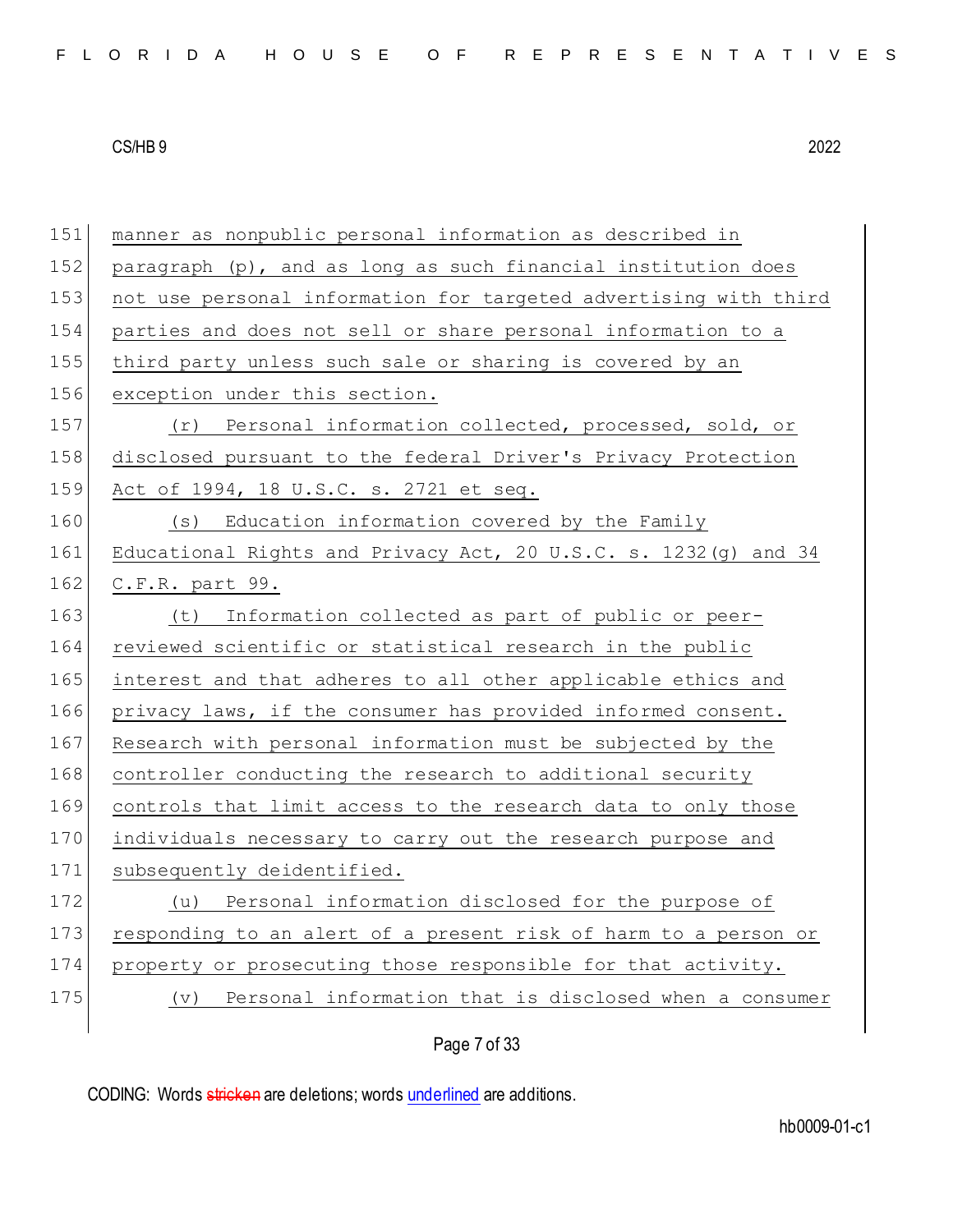176 uses or directs a controller to intentionally disclose 177 information to a third party or uses the controller to 178 intentionally interact with a third party. An intentional 179 interaction occurs when the consumer intends to interact with 180 the third party, by one or more deliberate interactions. 181 Hovering over, muting, pausing, or closing a given piece of 182 content does not constitute a consumer's intent to interact with 183 a third party. 184 (w) An identifier used for a consumer who has opted out of 185 the sale or sharing of the consumer's personal information for 186 the sole purpose of alerting processors and third parties that 187 the consumer has opted out of the sale or sharing of the 188 consumer's personal information. 189 (x) Personal information transferred by a controller to a 190 third party as an asset that is part of a merger, acquisition, 191 bankruptcy, or other transaction in which the third party 192 assumes control of all or part of the controller, provided that 193 information is used or shared consistently with this section. If 194 a third party materially alters how it uses or shares the 195 personal information of a consumer in a manner that is 196 materially inconsistent with the commitments or promises made at 197 the time of collection, it shall provide prior notice of the new 198 or changed practice to the consumer. The notice must be 199 sufficiently prominent and robust to ensure that consumers can 200 easily exercise choices consistent with this section.

# Page 8 of 33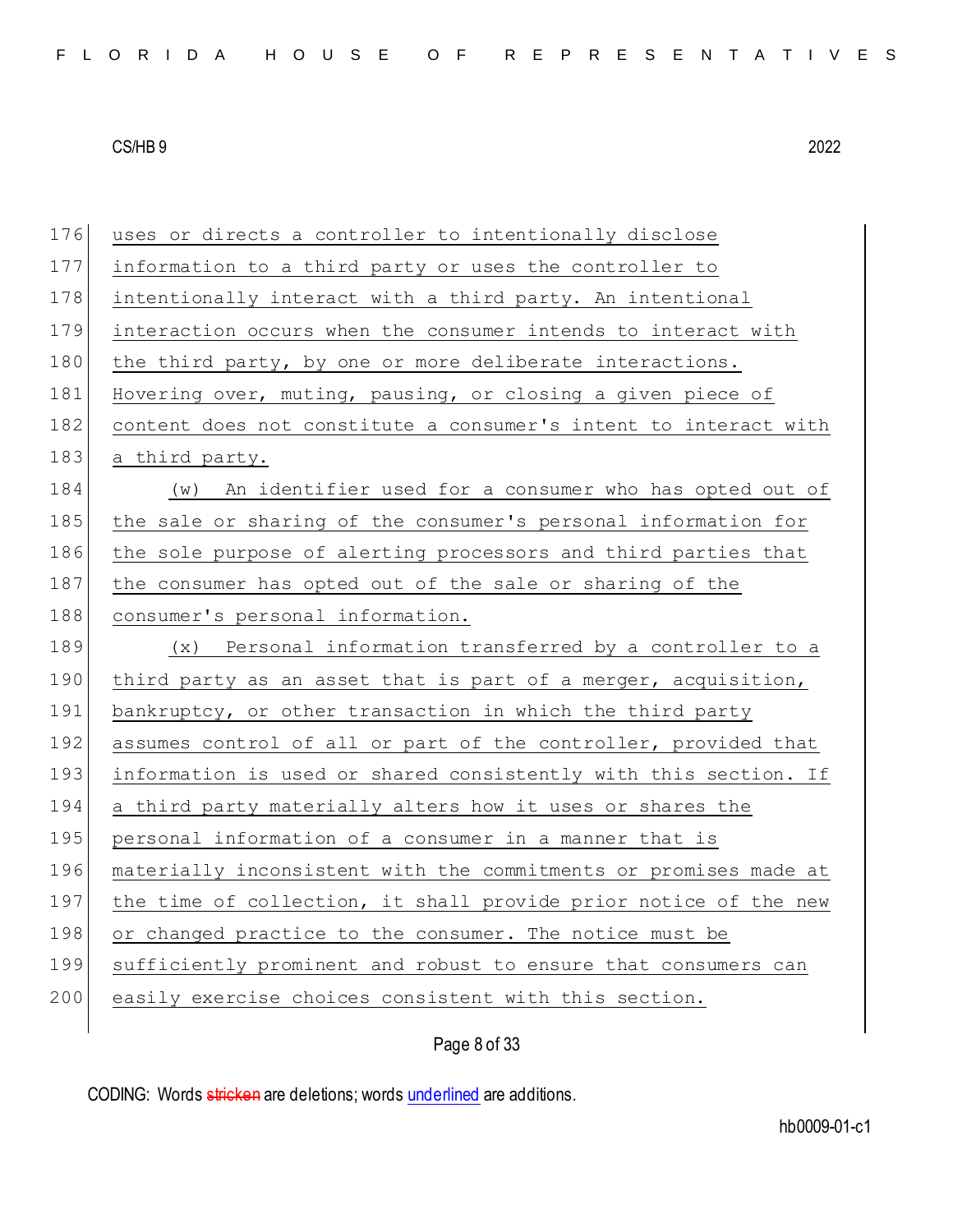| 201 | (2)<br>DEFINITIONS. - As used in this section, the term:         |
|-----|------------------------------------------------------------------|
| 202 | (a) "Aggregate consumer information" means information           |
| 203 | that relates to a group or category of consumers, from which the |
| 204 | identity of an individual consumer has been removed and is not   |
| 205 | reasonably capable of being directly or indirectly associated or |
| 206 | linked with, any consumer, household, or device. The term does   |
| 207 | not include personal information that has been deidentified.     |
| 208 | "Biometric information" means an individual's<br>(b)             |
| 209 | physiological, biological, or behavioral characteristics,        |
| 210 | including an individual's deoxyribonucleic acid (DNA), that can  |
| 211 | be used, singly or in combination with each other or with other  |
| 212 | identifying data, to establish individual identity. The term     |
| 213 | includes, but is not limited to, imagery of the iris, retina,    |
| 214 | fingerprint, face, hand, palm, vein patterns, and voice          |
| 215 | recordings, from which an identifier template, such as a         |
| 216 | faceprint, a minutiae template, or a voiceprint, can be          |
| 217 | extracted, and keystroke patterns or rhythms, gait patterns or   |
| 218 | rhythms, and sleep, health, or exercise data that contain        |
| 219 | identifying information.                                         |
| 220 | (c) "Collect" means to buy, rent, gather, obtain, receive,       |
| 221 | or access any personal information pertaining to a consumer by   |
| 222 | any means. The term includes, but is not limited to, actively or |
| 223 | passively receiving information from the consumer or by          |
| 224 | observing the consumer's behavior or actions.                    |
| 225 | "Consumer" means a natural person who resides in or is<br>(d)    |
|     |                                                                  |

# Page 9 of 33

CODING: Words stricken are deletions; words underlined are additions.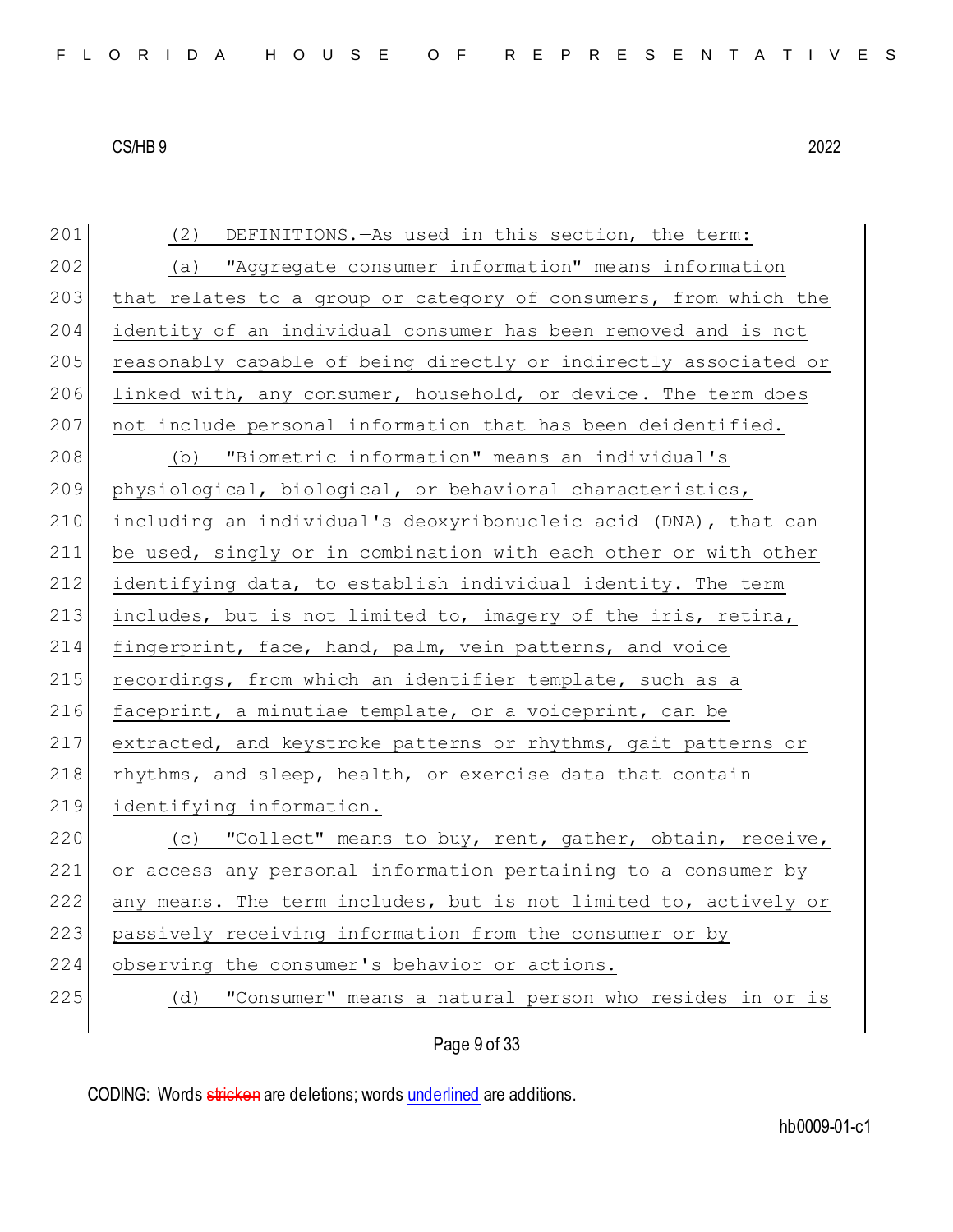| 226 | domiciled in this state, however identified, including by any    |
|-----|------------------------------------------------------------------|
| 227 | unique identifier, who is acting in a personal capacity or       |
| 228 | household context. The term does not include a natural person    |
| 229 | acting on behalf of a legal entity in a commercial or employment |
| 230 | context.                                                         |
| 231 | (e) "Controller" means:                                          |
| 232 | 1. A sole proprietorship, partnership, limited liability         |
| 233 | company, corporation, association, or legal entity that meets    |
| 234 | the following requirements:                                      |
| 235 | Is organized or operated for the profit or financial<br>a.       |
| 236 | benefit of its shareholders or owners;                           |
| 237 | b. Does business in this state;                                  |
| 238 | c. Collects personal information about consumers, or is          |
| 239 | the entity on behalf of which such information is collected;     |
| 240 | d. Determines the purposes and means of processing               |
| 241 | personal information about consumers alone or jointly with       |
| 242 | others; and                                                      |
| 243 | Satisfies at least two of the following thresholds:<br>е.        |
| 244 | (I) Has global annual gross revenues in excess of \$50           |
| 245 | million, as adjusted in January of every odd-numbered year to    |
| 246 | reflect any increase in the Consumer Price Index.                |
| 247 | (II) Annually buys, receives, sells, or shares the               |
| 248 | personal information of 50,000 or more consumers, households,    |
| 249 | and devices for the purpose of targeted advertising in           |
| 250 | conjunction with third parties or for a purpose that is not      |
|     |                                                                  |

Page 10 of 33

CODING: Words stricken are deletions; words underlined are additions.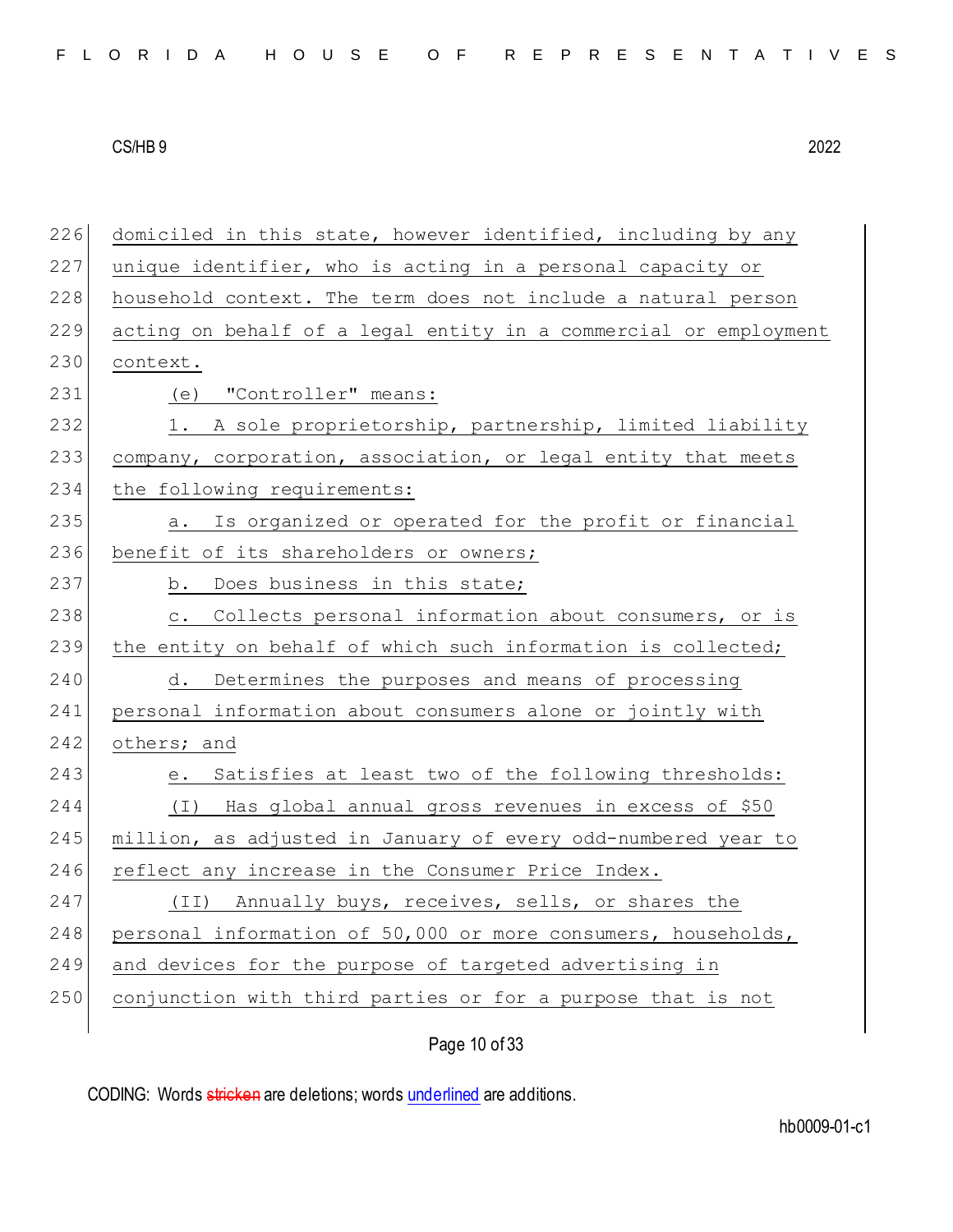| 251 | listed under subsection (1).                                        |
|-----|---------------------------------------------------------------------|
| 252 | (III)<br>Derives 50 percent or more of its global annual            |
| 253 | revenues from selling or sharing personal information about         |
| 254 | consumers.                                                          |
| 255 | 2. Any entity that controls or is controlled by a                   |
| 256 | controller. As used in this subparagraph, the term "control"        |
| 257 | means:                                                              |
| 258 | Ownership of, or the power to vote, more than 50<br>а.              |
| 259 | percent of the outstanding shares of any class of voting            |
| 260 | security of a controller;                                           |
| 261 | b. Control in any manner over the election of a majority            |
| 262 | of the directors, or of individuals exercising similar              |
| 263 | functions; or                                                       |
| 264 | The power to exercise a controlling influence over the<br>$\circ$ . |
| 265 | management of a company.                                            |
| 266 | (f) "Deidentified" means information that cannot                    |
| 267 | reasonably be used to infer information about or otherwise be       |
| 268 | linked to a particular consumer, provided that the controller       |
| 269 | that possesses the information:                                     |
| 270 | Takes reasonable measures to ensure that the                        |
| 271 | information cannot be associated with a specific consumer;          |
| 272 | 2. Maintains and uses the information in deidentified form          |
| 273 | and not to attempt to reidentify the information, except that       |
| 274 | the controller may attempt to reidentify the information solely     |
| 275 | for the purpose of determining whether its deidentification         |
|     |                                                                     |

# Page 11 of 33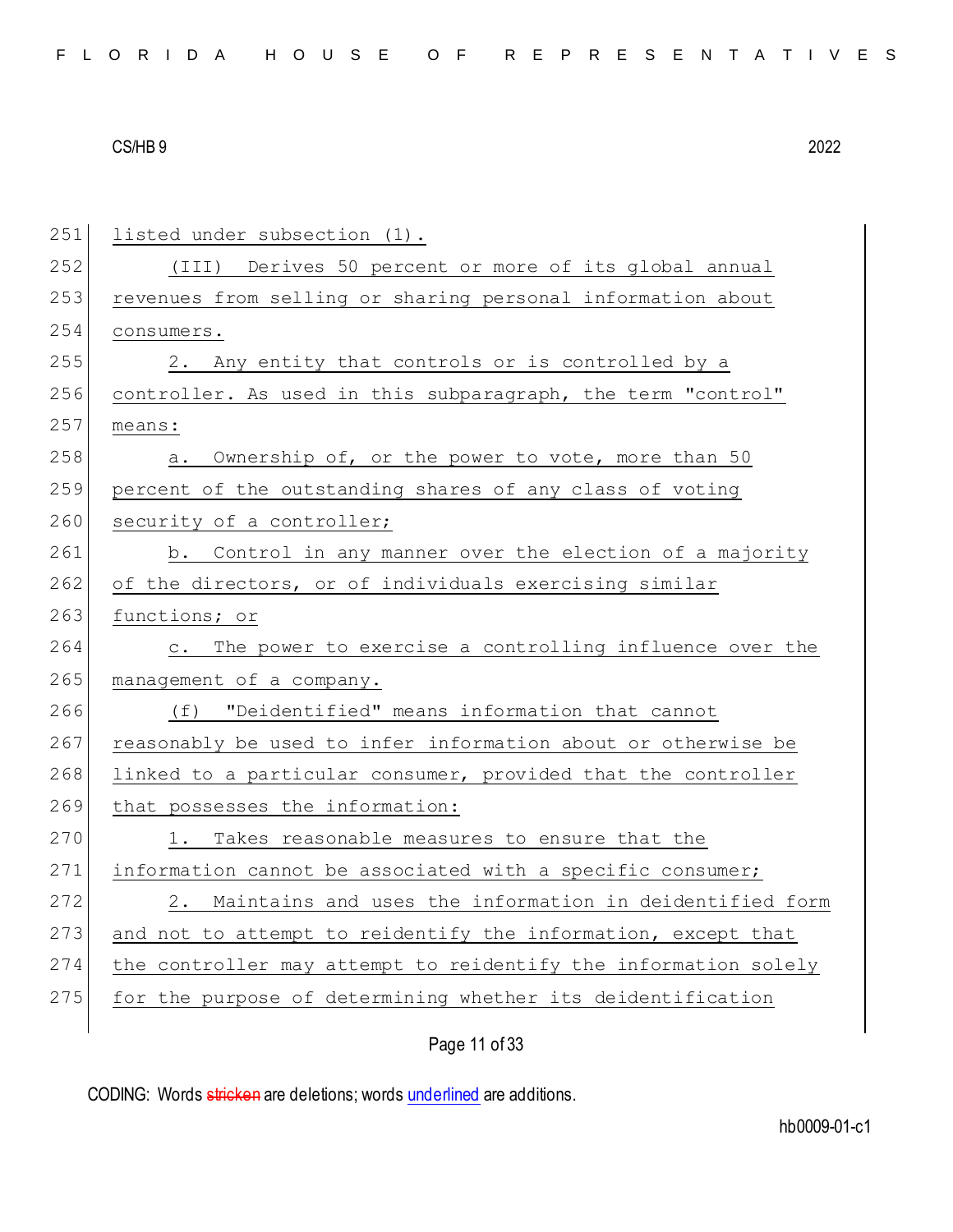276 processes satisfy the requirements of this paragraph; and 277 3. Contractually obligates any recipients of the 278 information to comply with all the provisions of this paragraph 279 to avoid reidentifying such information. 280 (g) "Department" means the Department of Legal Affairs. 281 (h) "Device" means a physical object associated with a 282 consumer or household capable of directly or indirectly 283 connecting to the Internet. 284 (i) "Homepage" means the introductory page of an Internet 285 website and any Internet webpage where personal information is 286 collected. In the case of a mobile application, the homepage is 287 the application's platform page or download page, a link within 288 the application, such as the "About" or "Information" 289 application configurations, or settings page, and any other 290 location that allows consumers to review the notice required by 291 subsection (7), including, but not limited to, before 292 downloading the application. 293 (j) "Household" means a natural person or a group of 294 people in this state who reside at the same address, share a 295 common device or the same service provided by a controller, and 296 are identified by a controller as sharing the same group account 297 or unique identifier. 298 (k) "Personal information" means information that is 299 linked or reasonably linkable to an identified or identifiable 300 consumer or household, including biometric information and

Page 12 of 33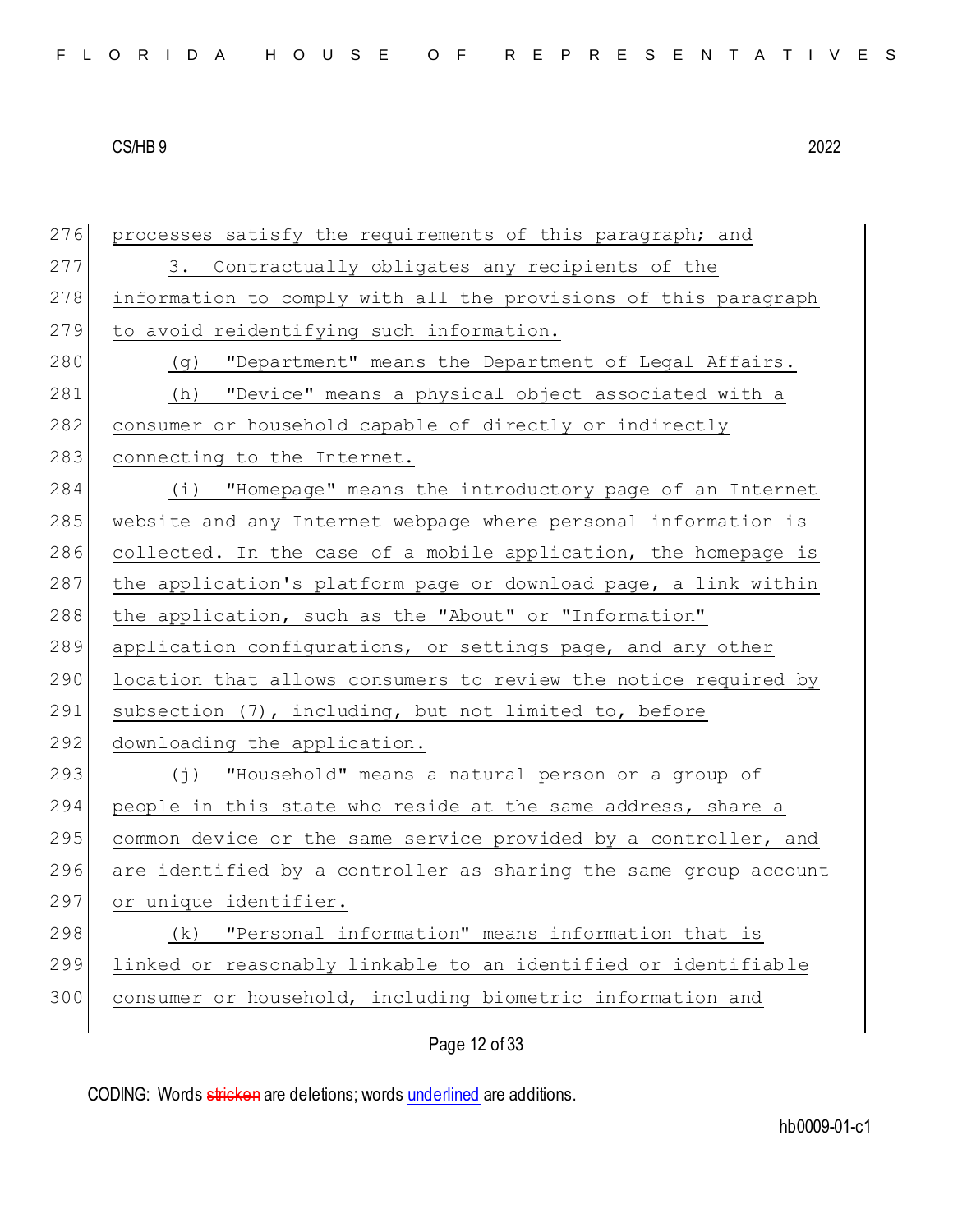| 301 | unique identifiers to the consumer. The term does not include    |
|-----|------------------------------------------------------------------|
| 302 | consumer information that is:                                    |
| 303 | 1. Consumer employment contact information, including a          |
| 304 | position name or title, employment qualifications, emergency     |
| 305 | contact information, business telephone number, business         |
| 306 | electronic mail address, employee benefit information, and       |
| 307 | similar information used solely in an employment context.        |
| 308 | 2. Deidentified or aggregate consumer information.               |
| 309 | 3. Publicly and lawfully available information reasonably        |
| 310 | believed to be made available to the public in a lawful manner   |
| 311 | and without legal restrictions:                                  |
| 312 | a. From federal, state, or local government records.             |
| 313 | b. By a widely distributed media source.                         |
| 314 | By the consumer or by someone to whom the consumer<br>$\circ$ .  |
| 315 | disclosed the information unless the consumer has purposely and  |
| 316 | effectively restricted the information to a certain audience on  |
| 317 | a private account.                                               |
| 318 | "Processing" means any operation or set of operations<br>( 1 )   |
| 319 | that are performed on personal information or on sets of         |
| 320 | personal information, whether or not by automated means.         |
| 321 | "Processor" means a sole proprietorship, partnership,<br>(m)     |
| 322 | limited liability company, corporation, association, or other    |
| 323 | legal entity that is organized or operated for the profit or     |
| 324 | financial benefit of its shareholders or other owners, that      |
| 325 | processes information on behalf of a controller and to which the |
|     |                                                                  |

Page 13 of 33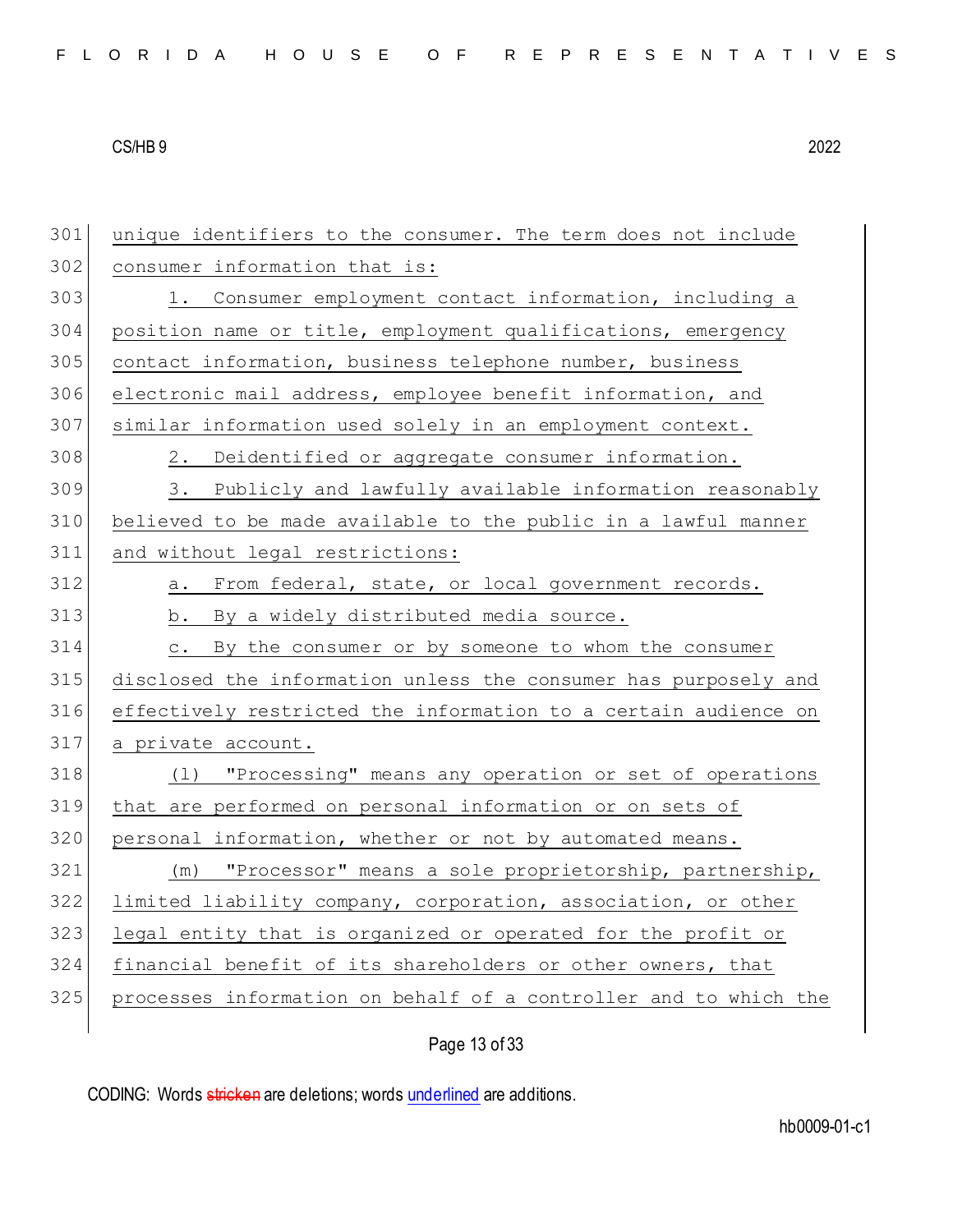| 326 | controller discloses a consumer's personal information pursuant  |
|-----|------------------------------------------------------------------|
| 327 | to a written contract, provided that the contract prohibits the  |
| 328 | entity receiving the information from retaining, using, or       |
| 329 | disclosing the personal information for any purpose other than   |
| 330 | for the specific purpose of performing the services specified in |
| 331 | the contract for the controller, as permitted by this section.   |
| 332 | (n) "Sell" means to sell, rent, release, disclose,               |
| 333 | disseminate, make available, transfer, or otherwise communicate  |
| 334 | orally, in writing, or by electronic or other means, a           |
| 335 | consumer's personal information by a controller to another       |
| 336 | controller or a third party for monetary or other valuable       |
| 337 | consideration.                                                   |
| 338 | (o) "Share" means to share, rent, release, disclose,             |
| 339 | disseminate, make available, transfer, or access a consumer's    |
| 340 | personal information for advertising or marketing. The term      |
| 341 | includes:                                                        |
| 342 | 1. Allowing a third party to use or advertise or market to       |
| 343 | a consumer based on a consumer's personal information without    |
| 344 | disclosure of the personal information to the third party.       |
| 345 | 2. Monetary transactions, nonmonetary transactions, and          |
| 346 | transactions for other valuable consideration between a          |
| 347 | controller and a third party for advertising or marketing for    |
| 348 | the benefit of a controller.                                     |
| 349 | "Targeted advertising" means marketing to a consumer<br>(p)      |
| 350 | or displaying an advertisement to a consumer when the            |
|     | Page 14 of 33                                                    |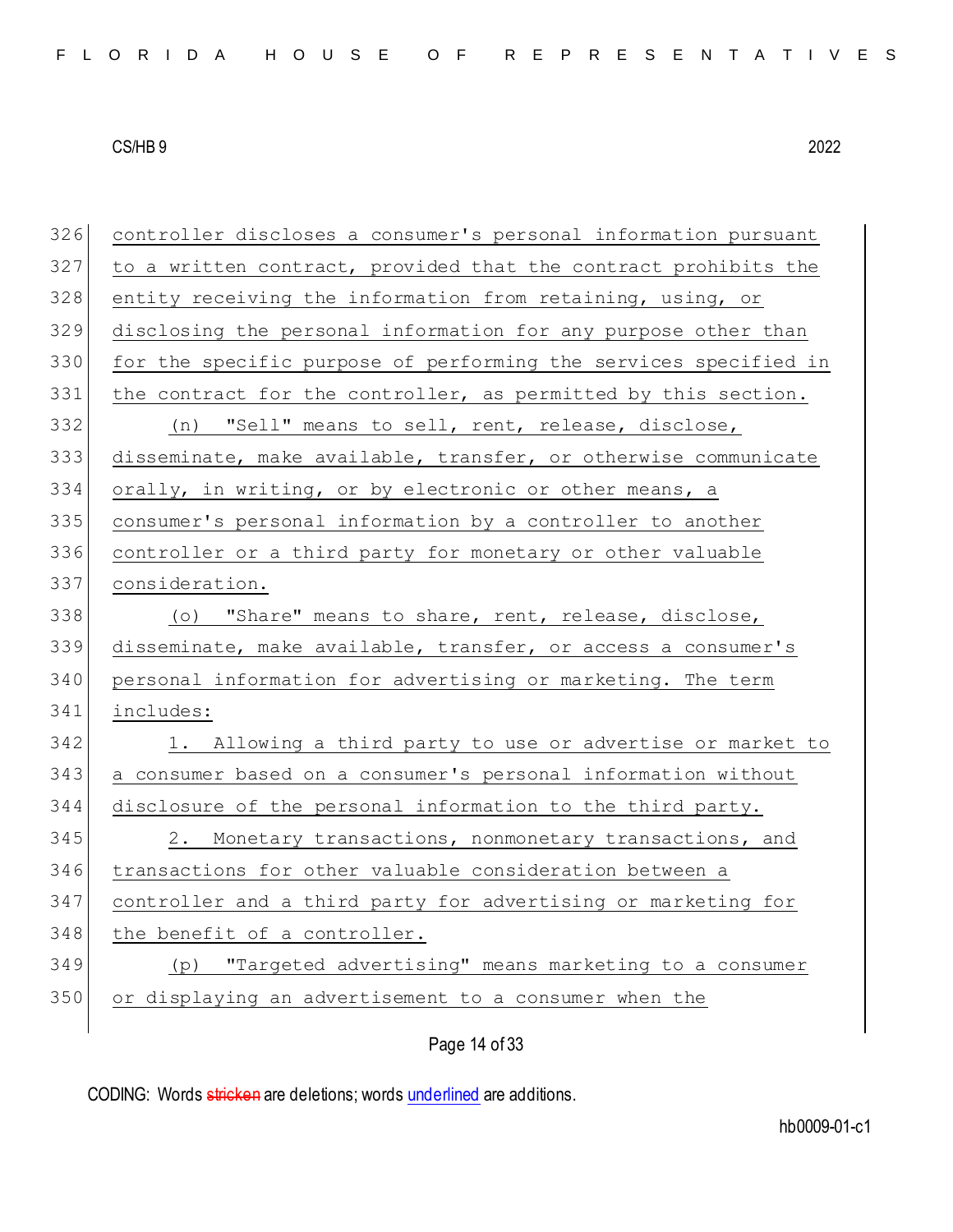| 351 | advertisement is selected based on personal information used to  |
|-----|------------------------------------------------------------------|
| 352 | predict such consumer's preferences or interests.                |
| 353 | (q) "Third party" means a person who is not a controller         |
| 354 | or processor.                                                    |
| 355 | "Verifiable consumer request" means a request related<br>(r)     |
| 356 | to personal information that is made by a consumer, by a parent  |
| 357 | or guardian on behalf of a consumer who is a minor child, or by  |
| 358 | a person authorized by the consumer to act on the consumer's     |
| 359 | behalf, in a form that is reasonably and readily accessible to   |
| 360 | consumers and that the controller can reasonably verify to be    |
| 361 | the consumer, pursuant to rules adopted by the department.       |
| 362 | CONSUMER DATA COLLECTION REQUIREMENTS AND<br>(3)                 |
| 363 | RESPONSIBILITIES.-                                               |
| 364 | A controller that collects personal information about<br>(a)     |
| 365 | consumers shall maintain an up-to-date online privacy policy and |
| 366 | make such policy available from its homepage. The online privacy |
| 367 | policy must include the following information:                   |
| 368 | 1. Any Florida-specific consumer privacy rights.                 |
| 369 | 2. A list of the types and categories of personal                |
| 370 | information the controller collects, sells, or shares, or has    |
| 371 | collected, sold, or shared, about consumers.                     |
| 372 | 3. The consumer's right to request deletion or correction        |
| 373 | of certain personal information.                                 |
| 374 | The consumer's right to opt-out of the sale or sharing<br>4.     |
| 375 | to third parties.                                                |
|     |                                                                  |

Page 15 of 33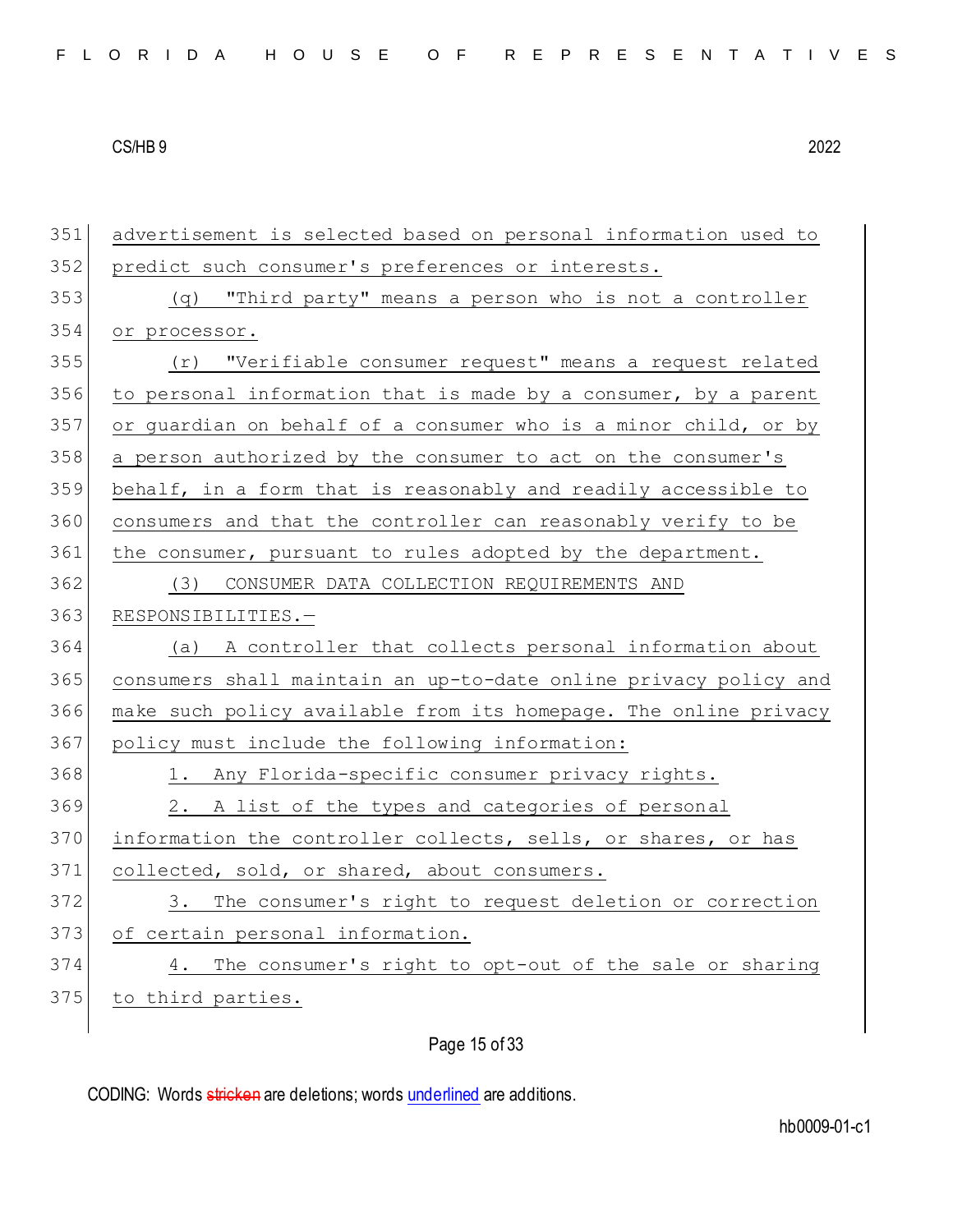376 (b) A controller that collects personal information shall, at or before the point of collection, inform, or direct the 378 processor to inform, consumers of the categories of personal information to be collected and the purposes for which the 380 categories of personal information will be used. (c) A controller may not collect additional categories of personal information or use personal information collected for additional purposes without providing the consumer with notice consistent with this section. (d) A controller that collects a consumer's personal information shall implement and maintain reasonable security procedures and practices appropriate to the nature of the personal information to protect the personal information from unauthorized or illegal access, destruction, use, modification, or disclosure. (e) A controller shall adopt and implement a retention 392 schedule that prohibits the use or retention of personal information not subject to an exemption by the controller or processor after the satisfaction of the initial purpose for 395 which such information was collected or obtained, after the expiration or termination of the contract pursuant to which the information was collected or obtained, or 3 years after the consumer's last interaction with the controller. This paragraph does not apply to personal information reasonably used or 400 retained to do any of the following:

Page 16 of 33

CODING: Words stricken are deletions; words underlined are additions.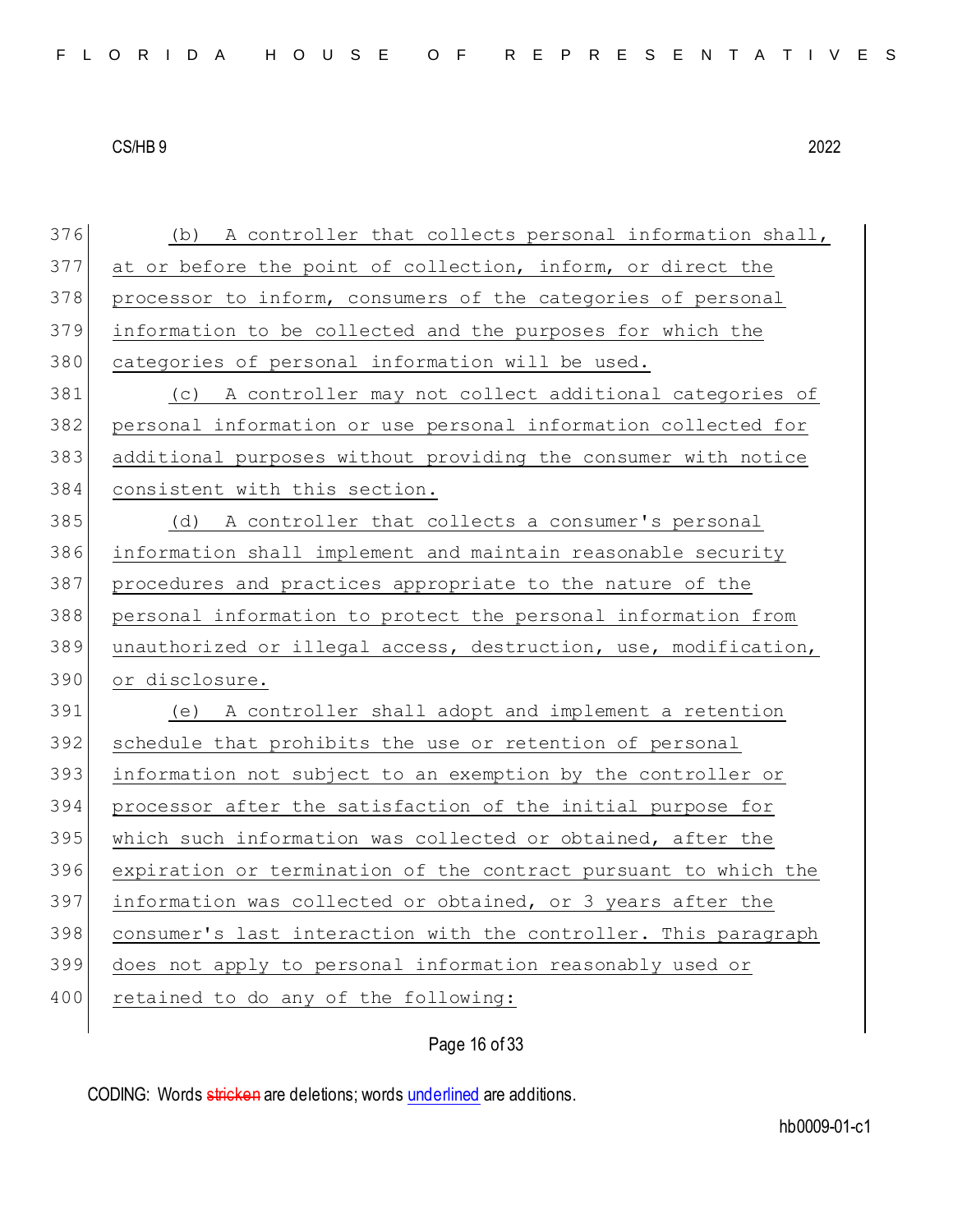| 401 | Fulfill the terms of a written warranty or product<br>1.         |
|-----|------------------------------------------------------------------|
| 402 | recall conducted in accordance with federal law.                 |
| 403 | 2. Provide a good or service requested by the consumer, or       |
| 404 | reasonably anticipate the request of such good or service within |
| 405 | the context of a controller's ongoing business relationship with |
| 406 | the consumer.                                                    |
| 407 | 3. Detect security threats or incidents; protect against         |
| 408 | malicious, deceptive, fraudulent, unauthorized, or illegal       |
| 409 | activity or access; or prosecute those responsible for such      |
| 410 | activity or access.                                              |
| 411 | 4. Debug to identify and repair errors that impair               |
| 412 | existing intended functionality.                                 |
| 413 | 5. Engage in public or peer-reviewed scientific,                 |
| 414 | historical, or statistical research in the public interest that  |
| 415 | adheres to all other applicable ethics and privacy laws when the |
| 416 | controller's deletion of the information is likely to render     |
| 417 | impossible or seriously impair the achievement of such research, |
| 418 | if the consumer has provided informed consent.                   |
| 419 | 6. Enable solely internal uses that are reasonably aligned       |
| 420 | with the expectations of the consumer based on the consumer's    |
| 421 | relationship with the controller or that are compatible with the |
| 422 | context in which the consumer provided the information.          |
| 423 | 7. Comply with a legal obligation, including any state or        |
| 424 | federal retention laws.                                          |
|     |                                                                  |
| 425 | 8. As reasonably needed to protect the controller's              |

Page 17 of 33

CODING: Words stricken are deletions; words underlined are additions.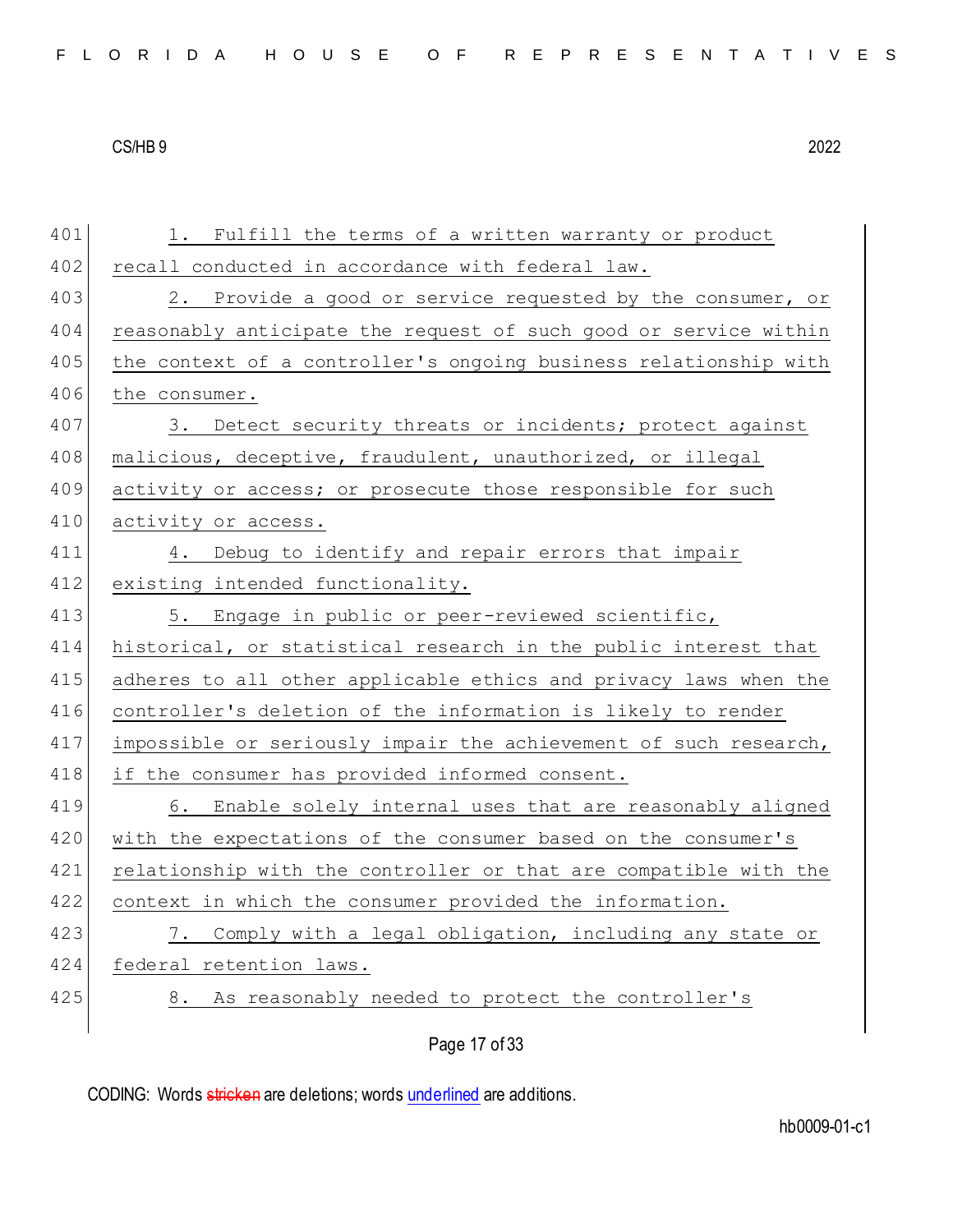| 426 | interests against existing disputes, legal action, or          |
|-----|----------------------------------------------------------------|
| 427 | governmental investigations.                                   |
| 428 | 9. Assure the physical security of persons or property.        |
| 429 | CONSUMER RIGHT TO REQUEST COPY OF PERSONAL DATA<br>(4)         |
| 430 | COLLECTED, SOLD, OR SHARED.-                                   |
| 431 | (a) A consumer has the right to request that a controller      |
| 432 | that collects, sells, or shares personal information about the |
| 433 | consumer to disclose the following to the consumer:            |
| 434 | The specific pieces of personal information that have<br>1.    |
| 435 | been collected about the consumer.                             |
| 436 | The categories of sources from which the consumer's<br>2.      |
| 437 | personal information was collected.                            |
| 438 | The specific pieces of personal information about the<br>3.    |
| 439 | consumer that were sold or shared.                             |
| 440 | The third parties to which the personal information<br>4.      |
| 441 | about the consumer was sold or shared.                         |
| 442 | The categories of personal information about the<br>5.         |
| 443 | consumer that were disclosed to a processor.                   |
| 444 | (b) A controller that collects, sells, or shares personal      |
| 445 | information about a consumer shall disclose the information    |
| 446 | specified in paragraph (a) to the consumer upon receipt of a   |
| 447 | verifiable consumer request.                                   |
| 448 | (c) This subsection does not require a controller to           |
| 449 | retain, reidentify, or otherwise link any data that, in the    |
| 450 | ordinary course of business is not maintained in a manner that |
|     |                                                                |

Page 18 of 33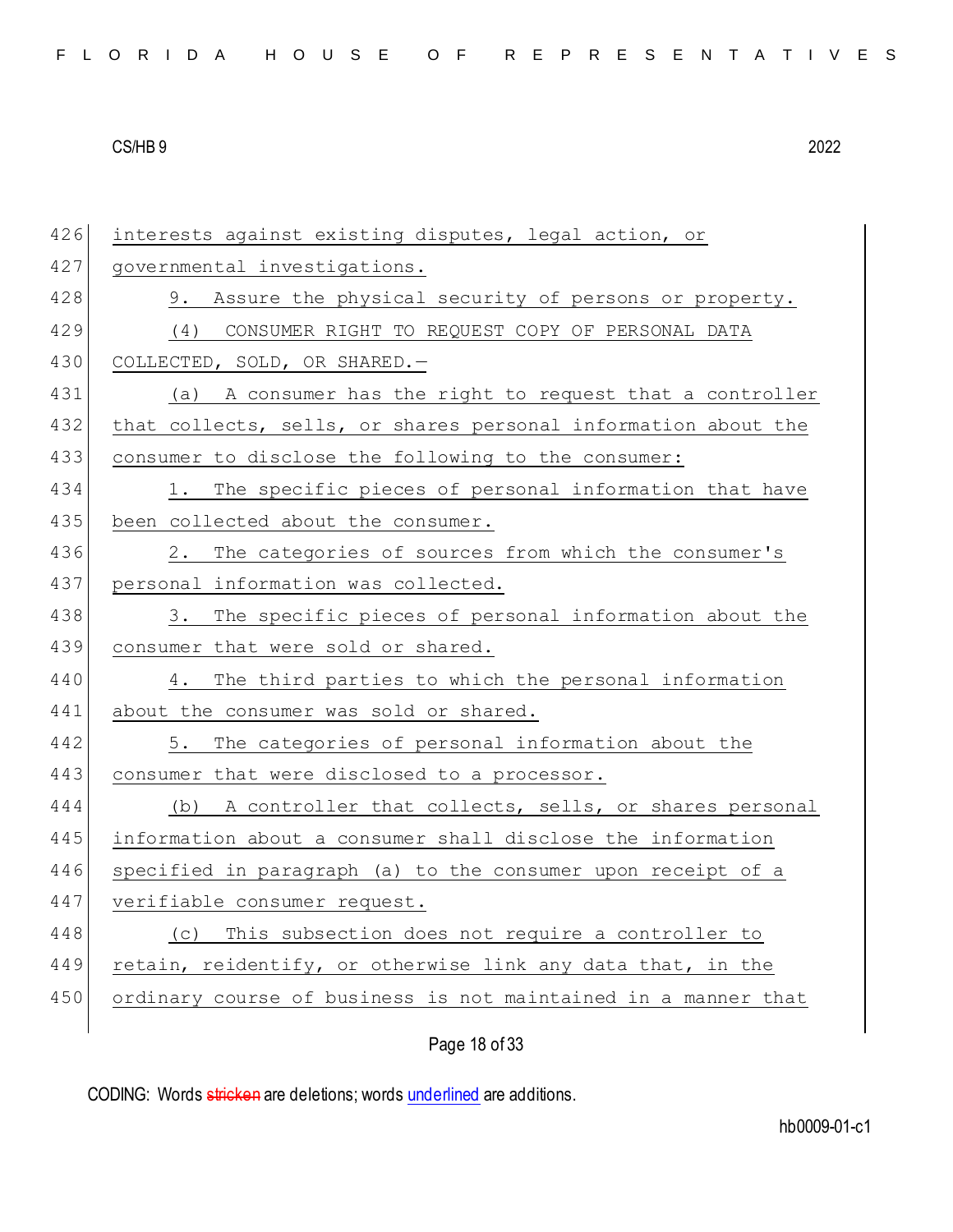| 451 | would be considered personal information.                        |
|-----|------------------------------------------------------------------|
| 452 | The controller shall deliver the information required<br>(d)     |
| 453 | or act on the request in this subsection to a consumer free of   |
| 454 | charge within 45 calendar days after receiving a verifiable      |
| 455 | consumer request. The response period may be extended once by 45 |
| 456 | additional calendar days when reasonably necessary, provided the |
| 457 | controller informs the consumer of any such extension within the |
| 458 | initial 45-day response period and the reason for the extension. |
| 459 | The information must be delivered in a readily usable format. A  |
| 460 | controller is not obligated to provide information to the        |
| 461 | consumer if the consumer or a person authorized to act on the    |
| 462 | consumer's behalf does not provide verification of identity or   |
| 463 | verification of authorization to act with the permission of the  |
| 464 | consumer.                                                        |
| 465 | A controller may provide personal information to a<br>(e)        |
| 466 | consumer at any time, but is not required to provide personal    |
| 467 | information to a consumer more than twice in a 12-month period.  |
| 468 | This subsection does not apply to personal information<br>(f)    |
| 469 | relating solely to households.                                   |
| 470 | (5)<br>RIGHT TO HAVE PERSONAL INFORMATION DELETED OR             |
| 471 | CORRECTED.-                                                      |
| 472 | A consumer has the right to request that a controller<br>(a)     |
| 473 | delete any personal information about the consumer which the     |
| 474 | controller has collected from the consumer.                      |
| 475 | 1. A controller that receives a verifiable consumer              |
|     |                                                                  |

Page 19 of 33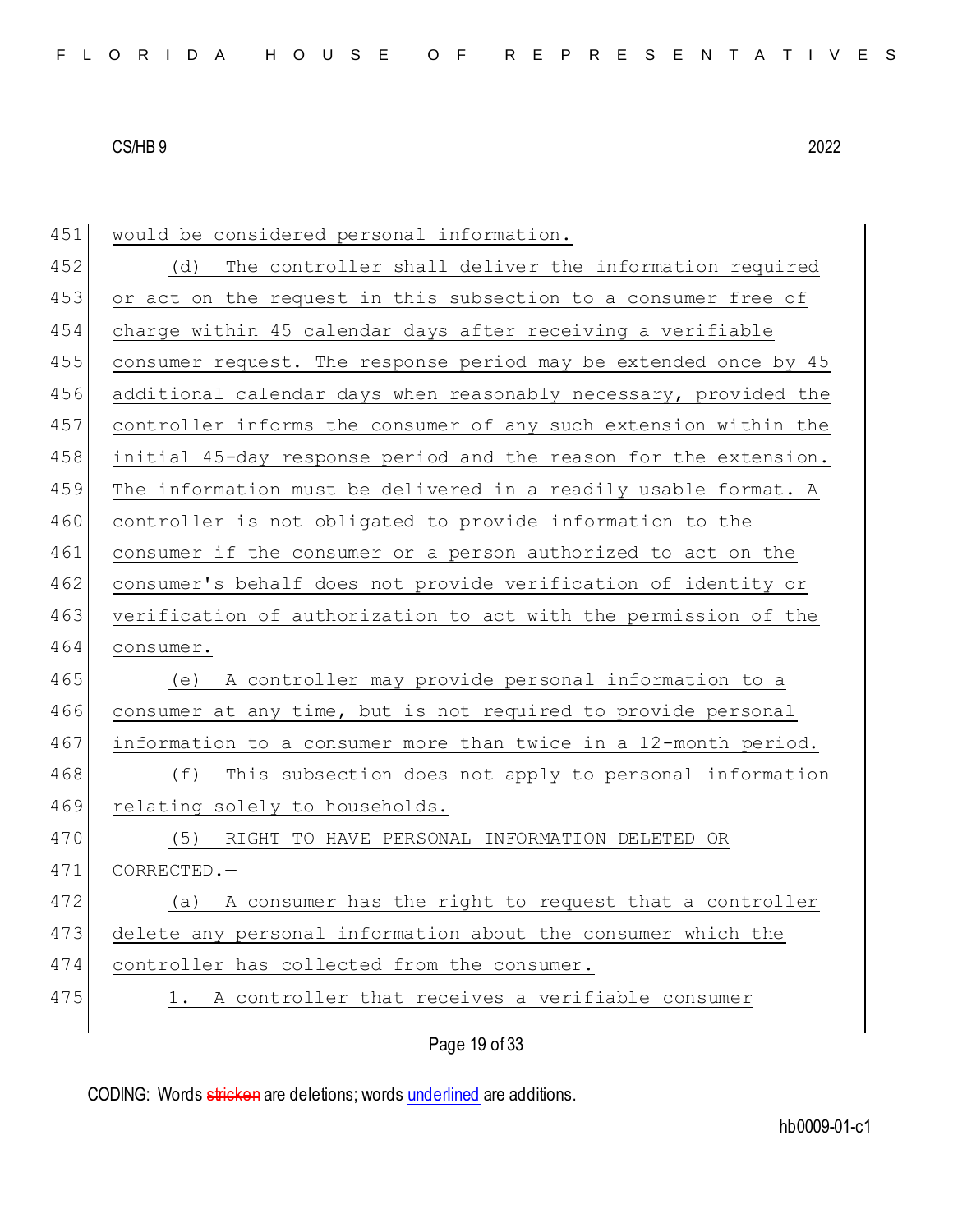|  |  |  |  |  | FLORIDA HOUSE OF REPRESENTATIVES |
|--|--|--|--|--|----------------------------------|
|--|--|--|--|--|----------------------------------|

| 476 | request to delete the consumer's personal information shall      |
|-----|------------------------------------------------------------------|
| 477 | delete the consumer's personal information from its records and  |
| 478 | direct any processors to delete such information within 90       |
| 479 | calendar days of receipt of the verifiable consumer request.     |
| 480 | 2. A controller or a processor acting pursuant to its            |
| 481 | contract with the controller may not be required to comply with  |
| 482 | a consumer's request to delete the consumer's personal           |
| 483 | information if it is reasonably necessary for the controller or  |
| 484 | processor to maintain the consumer's personal information to do  |
| 485 | any of the following:                                            |
| 486 | Complete the transaction for which the personal<br>a.            |
| 487 | information was collected.                                       |
| 488 | b. Fulfill the terms of a written warranty or product            |
| 489 | recall conducted in accordance with federal law.                 |
| 490 | c. Provide a good or service requested by the consumer, or       |
| 491 | reasonably anticipate the request of such good or service within |
| 492 | the context of a controller's ongoing business relationship with |
| 493 | the consumer, or otherwise perform a contract between the        |
| 494 | controller and the consumer.                                     |
| 495 | d. Detect security threats or incidents; protect against         |
| 496 | malicious, deceptive, fraudulent, unauthorized, or illegal       |
| 497 | activity or access; or prosecute those responsible for such      |
| 498 | activity or access.                                              |
| 499 | Debug to identify and repair errors that impair<br>е.            |
| 500 | existing intended functionality.                                 |
|     | Page 20 of 33                                                    |
|     |                                                                  |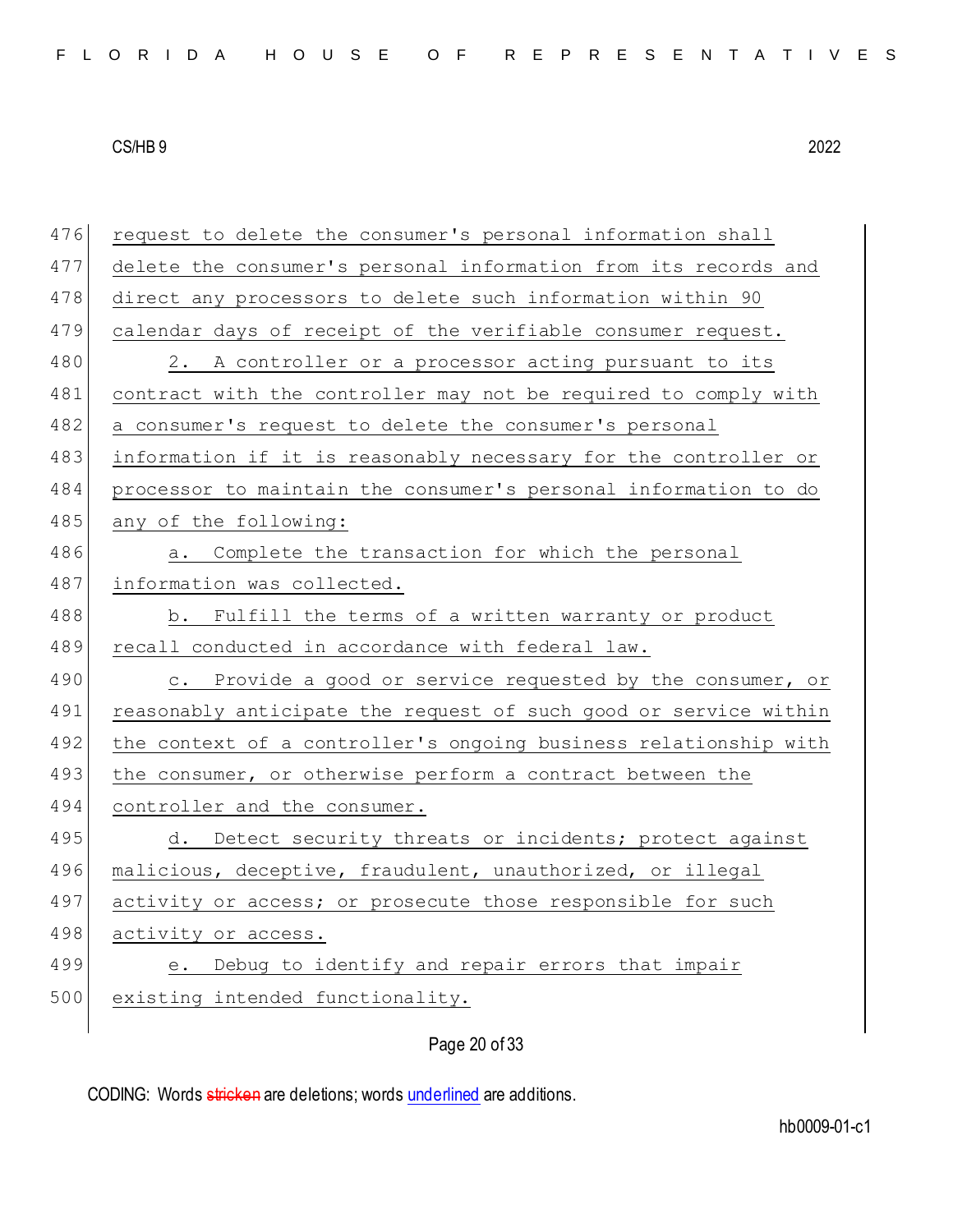f. Engage in public or peer-reviewed scientific, historical, or statistical research in the public interest that adheres to all other applicable ethics and privacy laws when the controller's deletion of the information is likely to render impossible or seriously impair the achievement of such research, 506 if the consumer has provided informed consent. 507 g. Enable solely internal uses that are reasonably aligned with the expectations of the consumer based on the consumer's relationship with the controller or that are compatible with the context in which the consumer provided the information. h. Comply with a legal obligation, including any state or 512 federal retention laws. i. As reasonably needed to protect the controller's interests against existing disputes, legal action, or 515 governmental investigations. 516 j. Assure the physical security of persons or property. 517 (b) A consumer has the right to make a request to correct inaccurate personal information to a controller that maintains inaccurate personal information about the consumer. A controller 520 that receives a verifiable consumer request to correct inaccurate personal information shall use commercially reasonable efforts to correct the inaccurate personal 523 information as directed by the consumer and direct any processors to correct such information within 90 calendar days after receipt of the verifiable consumer request. If a

Page 21 of 33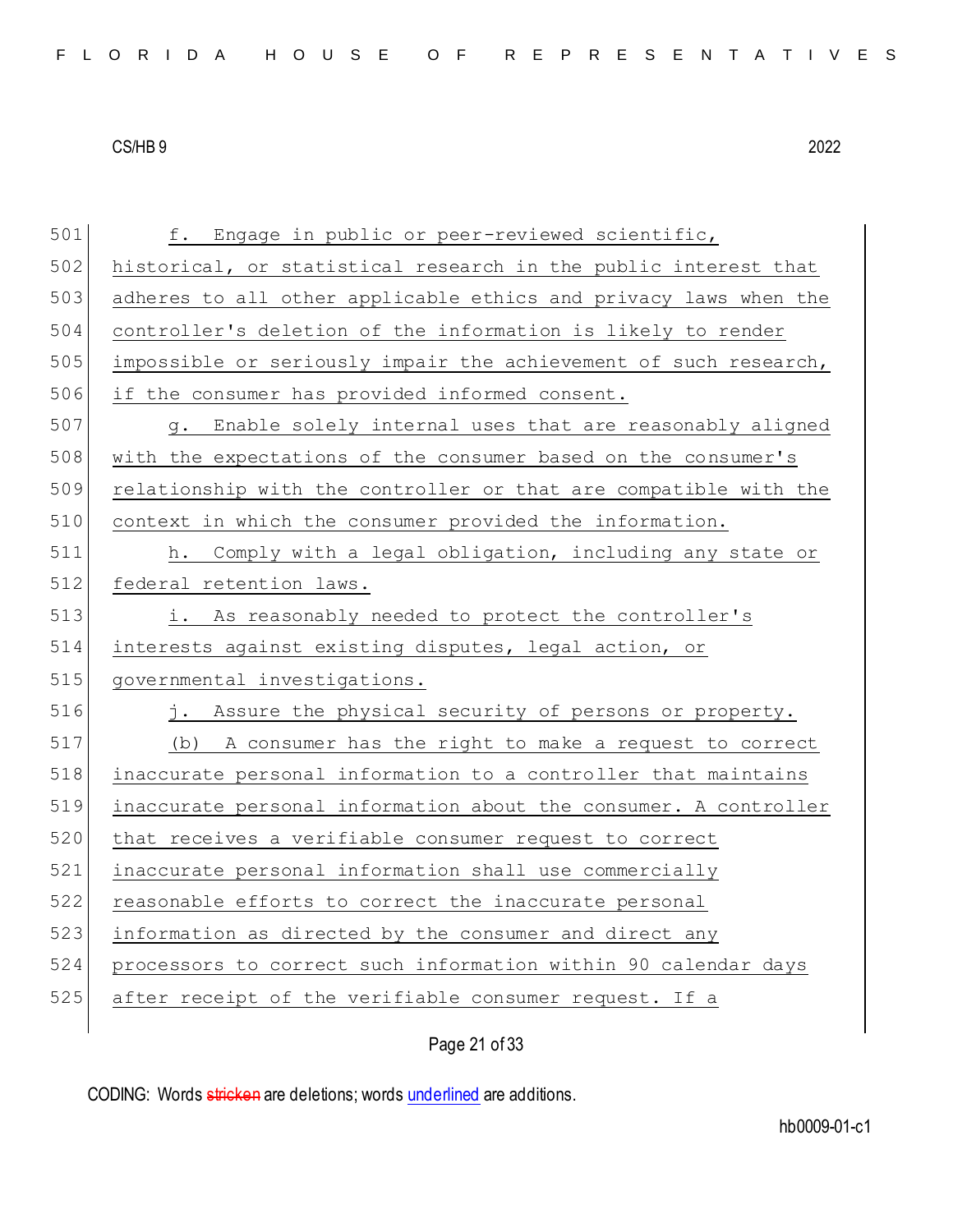| 526 | controller maintains a self-service mechanism to allow a         |
|-----|------------------------------------------------------------------|
| 527 | consumer to correct certain personal information, the controller |
| 528 | may require the consumer to correct their own personal           |
| 529 | information through such mechanism. A controller or a processor  |
| 530 | acting pursuant to its contract with the controller may not be   |
| 531 | required to comply with a consumer's request to correct the      |
| 532 | consumer's personal information if it is reasonably necessary    |
| 533 | for the controller or processor to maintain the consumer's       |
| 534 | personal information to do any of the following:                 |
| 535 | 1. Complete the transaction for which the personal               |
| 536 | information was collected.                                       |
| 537 | 2. Fulfill the terms of a written warranty or product            |
| 538 | recall conducted in accordance with federal law.                 |
| 539 | 3. Detect security threats or incidents; protect against         |
| 540 | malicious, deceptive, fraudulent, unauthorized, or illegal       |
| 541 | activity or access; or prosecute those responsible for such      |
| 542 | activity or access.                                              |
| 543 | Debug to identify and repair errors that impair<br>4.            |
| 544 | existing intended functionality.                                 |
| 545 | 5. Enable solely internal uses that are reasonably aligned       |
| 546 | with the expectations of the consumer based on the consumer's    |
| 547 | relationship with the controller or that are compatible with the |
| 548 | context in which the consumer provided the information.          |
| 549 | Comply with a legal obligation, including any state or<br>6.     |
| 550 | federal retention laws.                                          |
|     |                                                                  |

# Page 22 of 33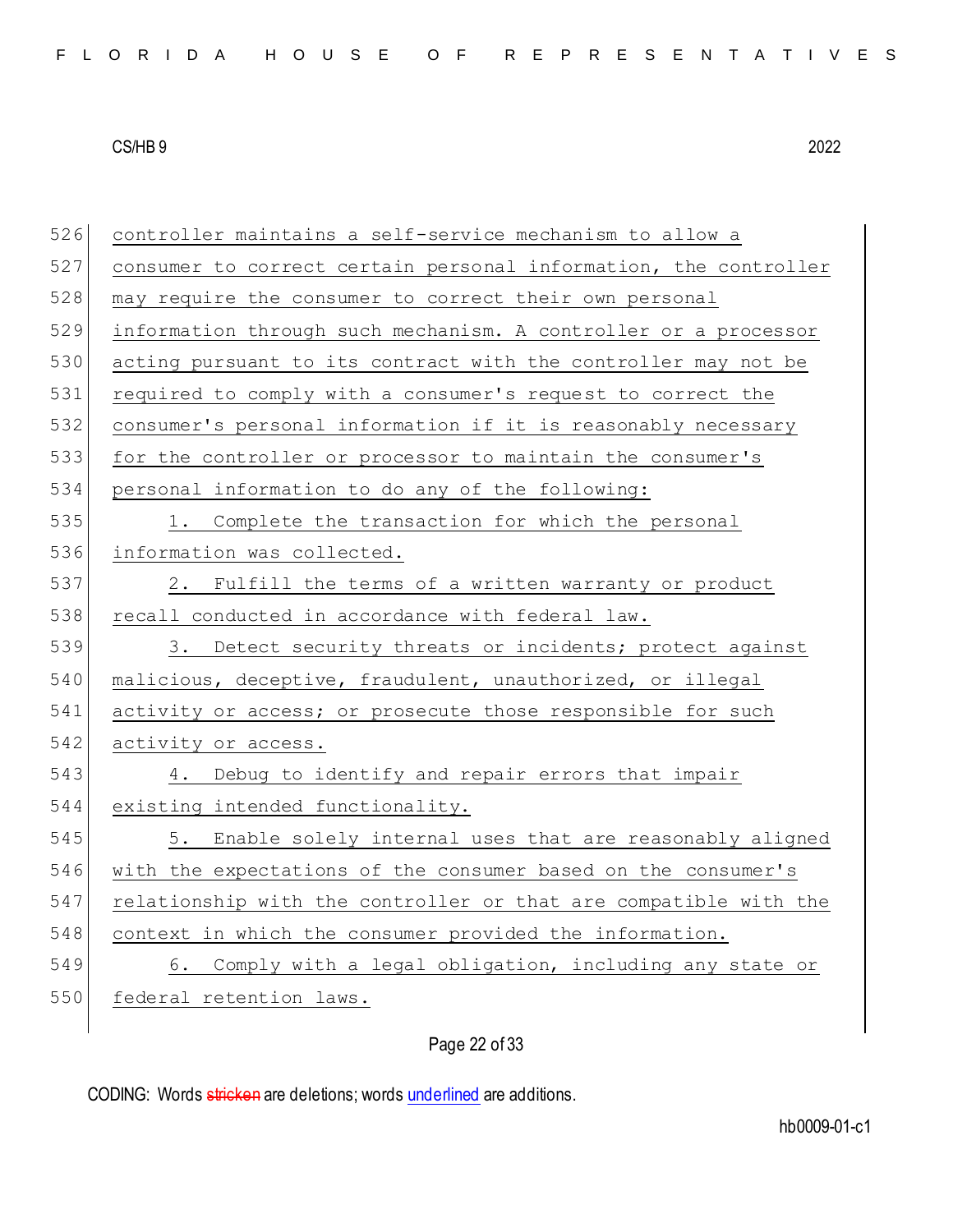| 551 | 7. As reasonably needed to protect the controller's              |
|-----|------------------------------------------------------------------|
| 552 | interests against existing disputes, legal action, or            |
| 553 | governmental investigations.                                     |
| 554 | 8. Assure the physical security of persons or property.          |
| 555 | (6) RIGHT TO OPT-OUT OF THE SALE OR SHARING OF PERSONAL          |
| 556 | INFORMATION.-                                                    |
| 557 | (a) A consumer has the right at any time to direct a             |
| 558 | controller not to sell or share the consumer's personal          |
| 559 | information to a third party. This right may be referred to as   |
| 560 | the right to opt-out.                                            |
| 561 | (b) Notwithstanding paragraph (a), a controller may not          |
| 562 | sell or share the personal information of a minor consumer if    |
| 563 | the controller has actual knowledge that the consumer is not 18  |
| 564 | years of age or older. However, if a consumer who is between 13  |
| 565 | and 18 years of age, or if the parent or quardian of a consumer  |
| 566 | who is 12 years of age or younger, has affirmatively authorized  |
| 567 | the sale or sharing of such consumer's personal information,     |
| 568 | then a controller may sell or share such information in          |
| 569 | accordance with this section. A controller that willfully        |
| 570 | disregards the consumer's age is deemed to have actual knowledge |
| 571 | of the consumer's age. A controller that complies with the       |
| 572 | verifiable parental consent requirements of the Children's       |
| 573 | Online Privacy Protection Act, 15 U.S.C. s. 6501 et seq., shall  |
| 574 | be deemed compliant with any obligation to obtain parental       |
| 575 | consent.                                                         |
|     |                                                                  |

Page 23 of 33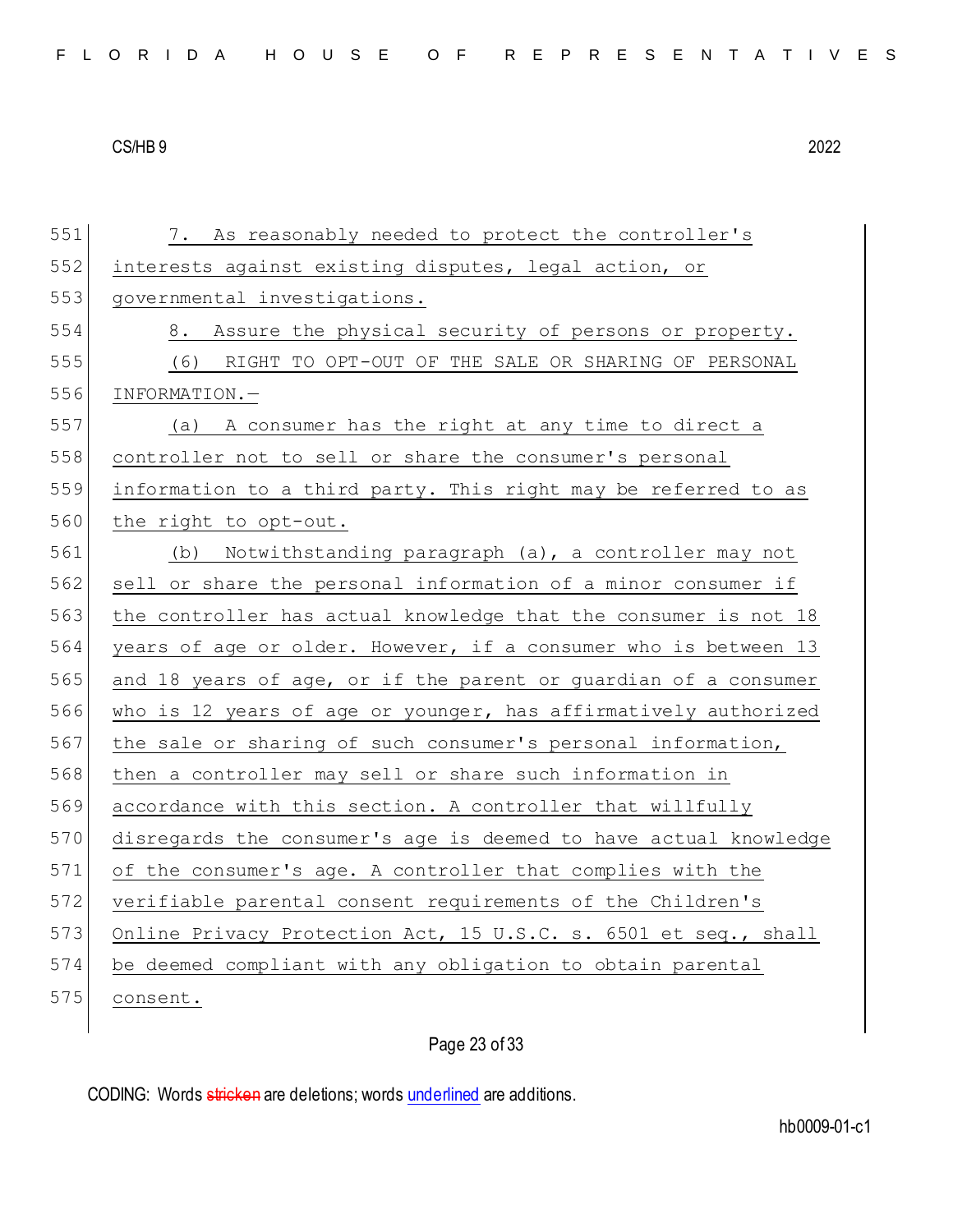| 576 | (c) A controller that has received direction prohibiting         |
|-----|------------------------------------------------------------------|
| 577 | the sale or sharing of the consumer's personal information is    |
| 578 | prohibited from selling or sharing the consumer's personal       |
| 579 | information beginning 48 hours after receipt of such direction,  |
| 580 | unless the consumer subsequently provides express authorization  |
| 581 | for the sale or sharing of the consumer's personal information.  |
| 582 | FORM TO OPT-OUT OF SALE OR SHARING OF PERSONAL<br>(7)            |
| 583 | INFORMATION.-                                                    |
| 584 | (a) A controller shall:                                          |
| 585 | 1. In a form that is reasonably accessible to consumers,         |
| 586 | provide a clear and conspicuous link on the controller's         |
| 587 | Internet homepage, entitled "Do Not Sell or Share My Personal    |
| 588 | Information," to an Internet webpage that enables a consumer, or |
| 589 | a person authorized by the consumer, to opt-out of the sale or   |
| 590 | sharing of the consumer's personal information. A controller may |
| 591 | not require a consumer to create an account in order to direct   |
| 592 | the controller not to sell the consumer's personal information.  |
| 593 | A controller may accept a request to opt-out received through a  |
| 594 | user-enabled global privacy control, such as a browser plug-in   |
| 595 | or privacy setting, device setting, or other mechanism, which    |
| 596 | communicates or signals the consumer's choice to opt out.        |
| 597 | 2. For consumers who opted-out of the sale or sharing of         |
| 598 | their personal information, respect the consumer's decision to   |
| 599 | opt-out for at least 12 months before requesting that the        |
| 600 | consumer authorize the sale or sharing of the consumer's         |
|     |                                                                  |

Page 24 of 33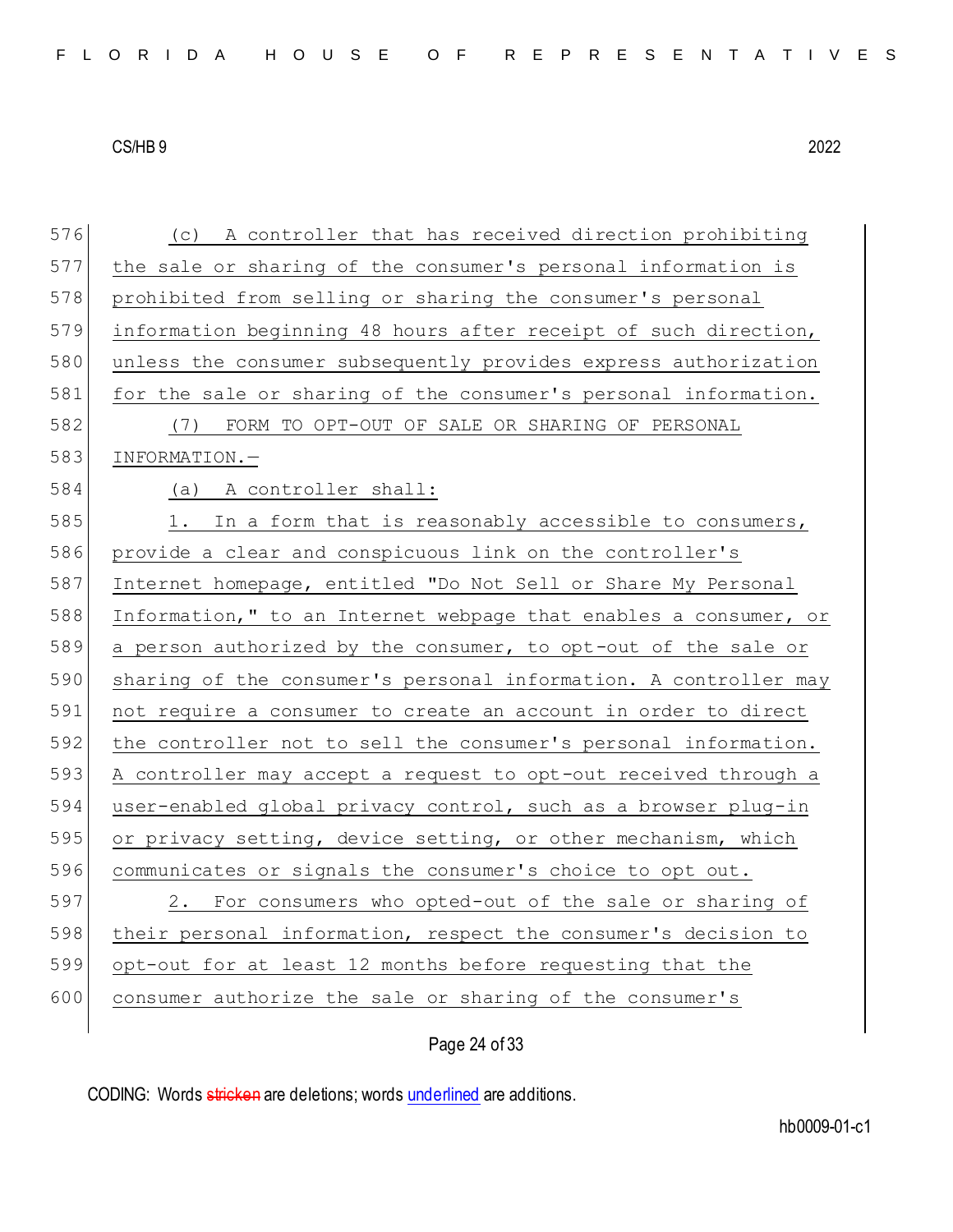| 601 | personal information.                                            |
|-----|------------------------------------------------------------------|
| 602 | 3. Use any personal information collected from the               |
| 603 | consumer in connection with the submission of the consumer's     |
| 604 | opt-out request solely for the purposes of complying with the    |
| 605 | opt-out request.                                                 |
| 606 | (b) A consumer may authorize another person to opt-out of        |
| 607 | the sale or sharing of the consumer's personal information on    |
| 608 | the consumer's behalf pursuant to rules adopted by the           |
| 609 | department.                                                      |
| 610 | (8)<br>ACTIONS RELATED TO CONSUMERS WHO EXERCISE PRIVACY         |
| 611 | $RIGHTS. -$                                                      |
| 612 | (a) A controller may charge a consumer who exercised any         |
| 613 | of the consumer's rights under this section a different price or |
| 614 | rate, or provide a different level or quality of goods or        |
| 615 | services to the consumer, only if that difference is reasonably  |
| 616 | related to the value provided to the controller by the           |
| 617 | consumer's data or is related to a consumer's voluntary          |
| 618 | participation in a financial incentive program, including a bona |
| 619 | fide loyalty, rewards, premium features, discounts, or club card |
| 620 | program offered by the controller.                               |
| 621 | (b) A controller may offer financial incentives, including       |
| 622 | payments to consumers as compensation, for the collection,       |
| 623 | sharing, sale, or deletion of personal information if the        |
| 624 | consumer gives the controller prior consent that clearly         |
| 625 | describes the material terms of the financial incentive program. |
|     |                                                                  |

Page 25 of 33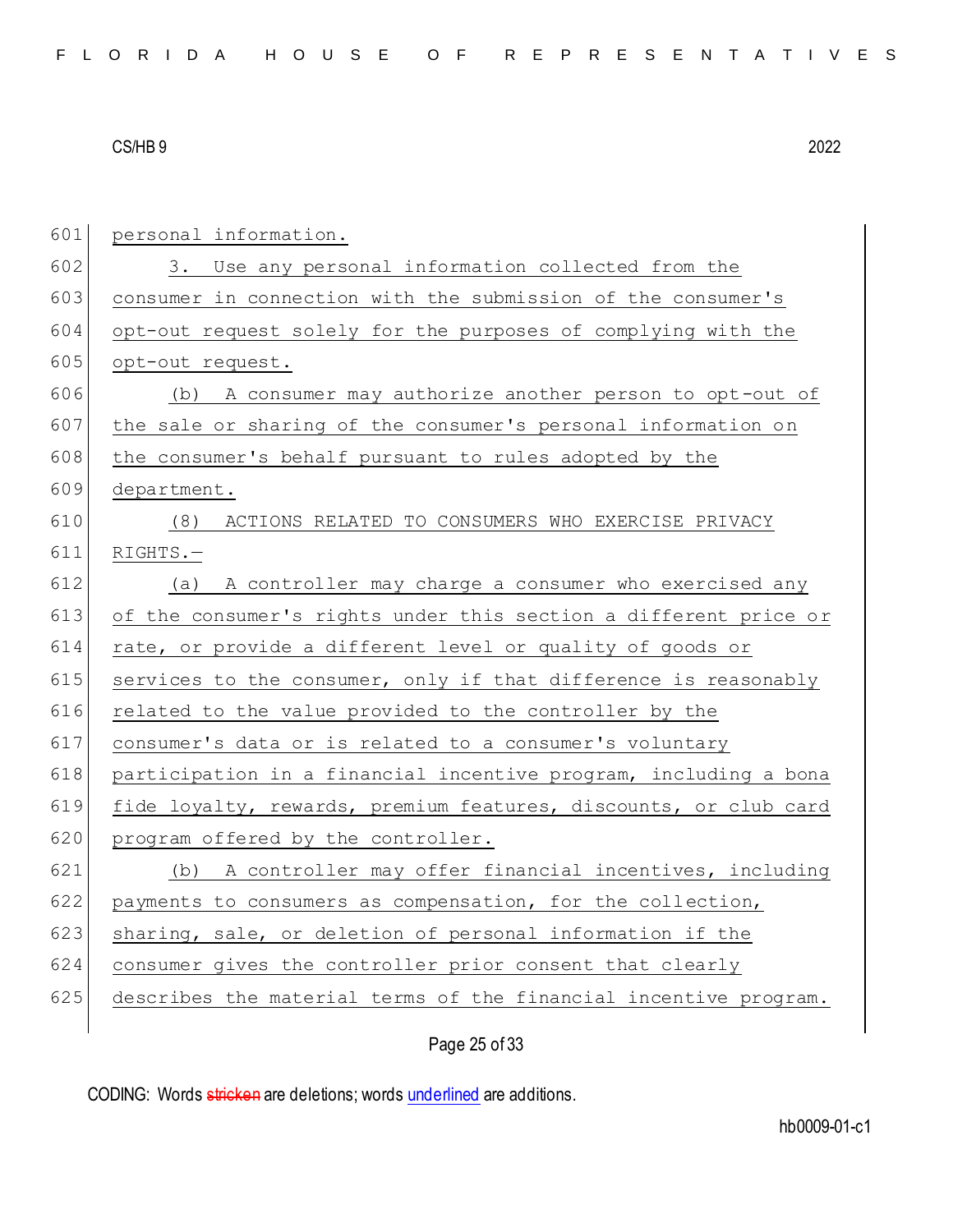|  |  |  | FLORIDA HOUSE OF REPRESENTATIVES |  |  |  |  |  |  |  |  |  |  |  |  |  |  |  |  |  |  |  |  |  |
|--|--|--|----------------------------------|--|--|--|--|--|--|--|--|--|--|--|--|--|--|--|--|--|--|--|--|--|
|--|--|--|----------------------------------|--|--|--|--|--|--|--|--|--|--|--|--|--|--|--|--|--|--|--|--|--|

| 626 | The consent may be revoked by the consumer at any time.          |
|-----|------------------------------------------------------------------|
| 627 | A controller may not use financial incentive practices<br>(C)    |
| 628 | that are unjust, unreasonable, coercive, or usurious in nature.  |
| 629 | (9)<br>CONTRACTS AND ROLES.-                                     |
| 630 | (a) Any contract or agreement between a controller and a         |
| 631 | processor must:                                                  |
| 632 | 1. Prohibit the processor from selling, sharing,                 |
| 633 | retaining, using, or disclosing the personal information for any |
| 634 | purpose that violates this section;                              |
| 635 | 2. Govern the processor's personal information processing        |
| 636 | procedures with respect to processing performed on behalf of the |
| 637 | controller, including processing instructions, the nature and    |
| 638 | purpose of processing, the type of information subject to        |
| 639 | processing, the duration of processing, and the rights and       |
| 640 | obligations of both the controller and processor;                |
| 641 | 3. Require the processor to return or delete all personal        |
| 642 | information under the contract to the controller as requested by |
| 643 | the controller at the end of the provision of services, unless   |
| 644 | retention of the information is required by law; and             |
| 645 | 4. Upon request of the controller, require the processor         |
| 646 | to make available to the controller all personal information in  |
| 647 | its possession under the contract or agreement.                  |
| 648 | (b) Determining whether a person is acting as a controller       |
| 649 | or processor with respect to a specific processing of data is a  |
| 650 | fact-based determination that depends upon the context in which  |
|     |                                                                  |

# Page 26 of 33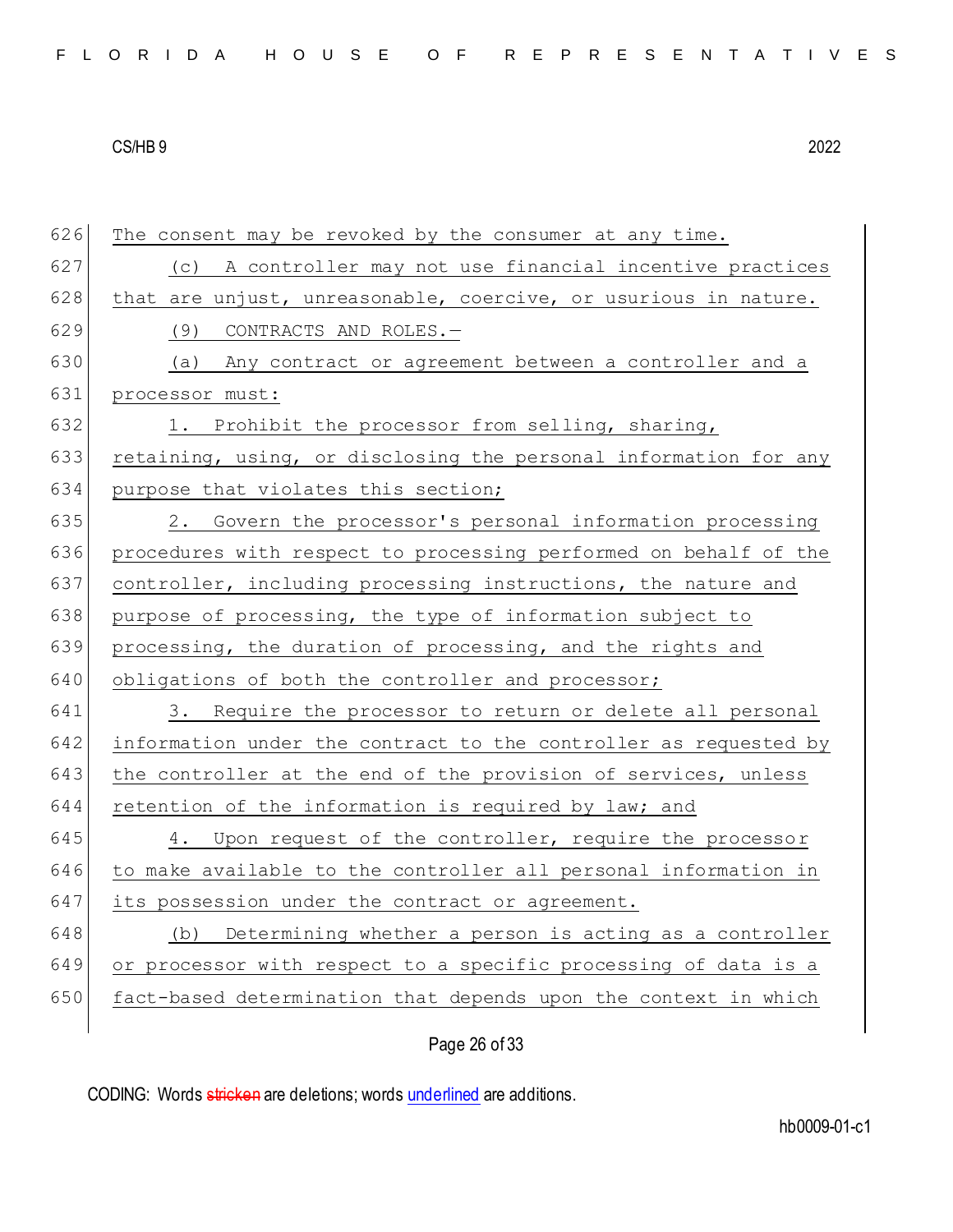651 personal information is to be processed. The contract between a 652 controller and processor must reflect their respective roles and 653 relationships related to handling personal information. A 654 processor that continues to adhere to a controller's 655 instructions with respect to a specific processing of personal 656 information remains a processor. 657 (c) A third party may not sell or share personal 658 information about a consumer that has been sold or shared to the 659 third party by a controller unless the consumer has received 660 explicit notice from the third party and is provided an 661 opportunity to opt-out by the third party. 662 (d) A processor or third party must require any 663 subcontractor to meet the same obligations of such processor or 664 third party with respect to personal information. 665 (e) A processor or third party or any subcontractor 666 thereof who violates any of the restrictions imposed upon it 667 under this section is liable or responsible for any failure to 668 comply with this section. 669 (f) Any provision of a contract or agreement of any kind 670 that waives or limits in any way a consumer's rights under this 671 section, including, but not limited to, any right to a remedy or 672 means of enforcement, is deemed contrary to public policy and is 673 void and unenforceable. This section does not prevent a consumer 674 from declining to request information from a controller, 675 declining to opt-out of a controller's sale or sharing of the

Page 27 of 33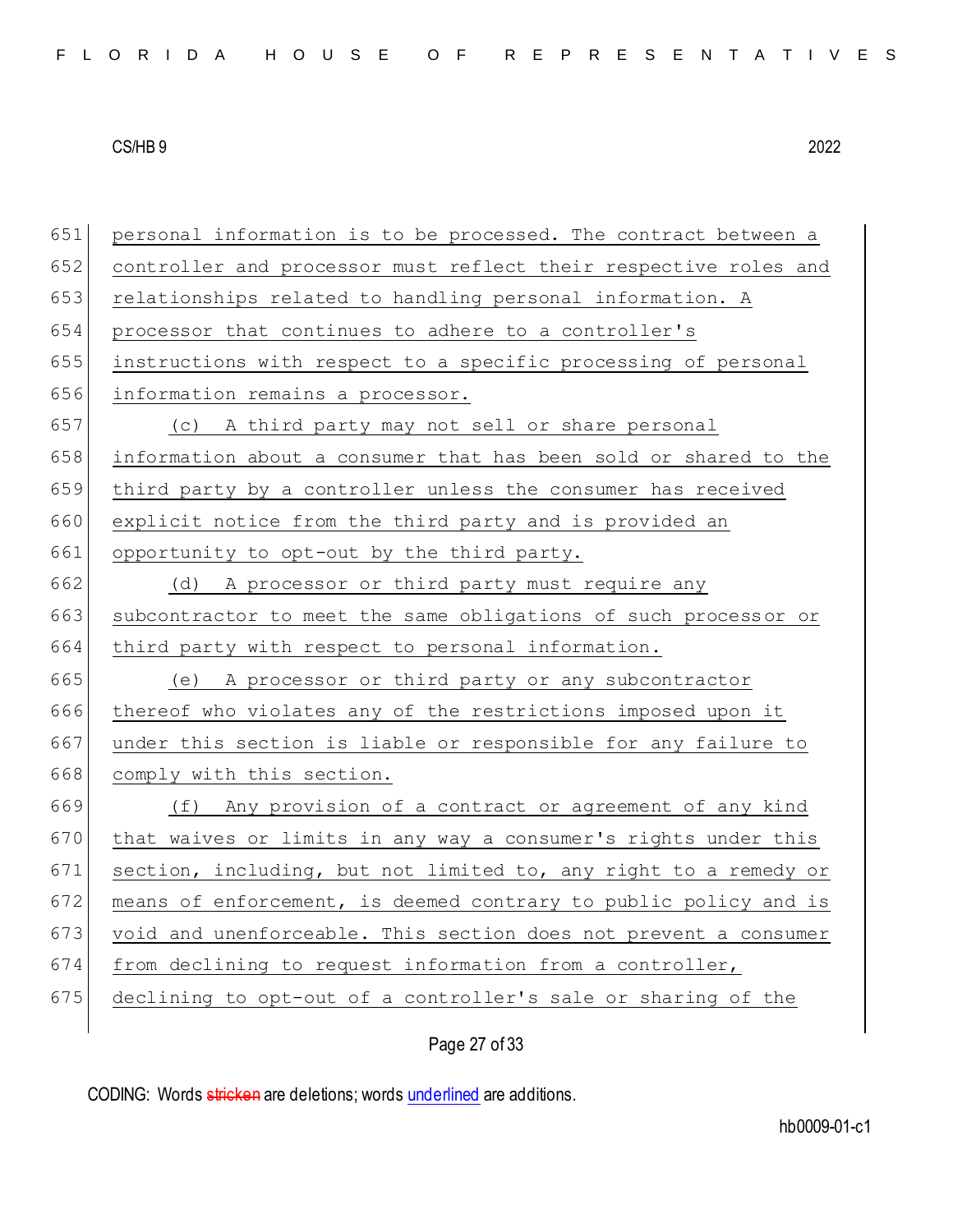| FLORIDA HOUSE OF REPRESENTATIVES |
|----------------------------------|
|----------------------------------|

| 676 | consumer's personal information, or authorizing a controller to  |
|-----|------------------------------------------------------------------|
| 677 | sell or share the consumer's personal information after          |
| 678 | previously opting out.                                           |
| 679 | (10) CIVIL ACTIONS; PRIVATE RIGHT OF ACTION. -                   |
| 680 | (a) A Florida consumer may only bring a civil action             |
| 681 | against a controller, processor, or third party pursuant to this |
| 682 | section for the following:                                       |
| 683 | 1. Failure to delete or correct the consumer's personal          |
| 684 | information pursuant to this section after receiving a           |
| 685 | verifiable consumer request or directions to delete or correct   |
| 686 | from a controller unless the controller, processor, or third     |
| 687 | party qualifies for an exception to the requirements to delete   |
| 688 | or correct under this section.                                   |
| 689 | 2. Continuing to sell or share the consumer's personal           |
| 690 | information after the consumer chooses to opt-out pursuant to    |
| 691 | this section.                                                    |
| 692 | 3. Selling or sharing the personal information of the            |
| 693 | consumer age 18 or younger without obtaining consent as required |
| 694 | by this section.                                                 |
| 695 | (b) A court may grant the following relief to a Florida          |
| 696 | consumer:                                                        |
| 697 | 1. Statutory damages in an amount not less than \$100 and        |
| 698 | not greater than \$750 per consumer per incident or actual       |
| 699 | damages, whichever is greater.                                   |
| 700 | Injunctive or declaratory relief.<br>2.                          |
|     |                                                                  |
|     | Page 28 of 33                                                    |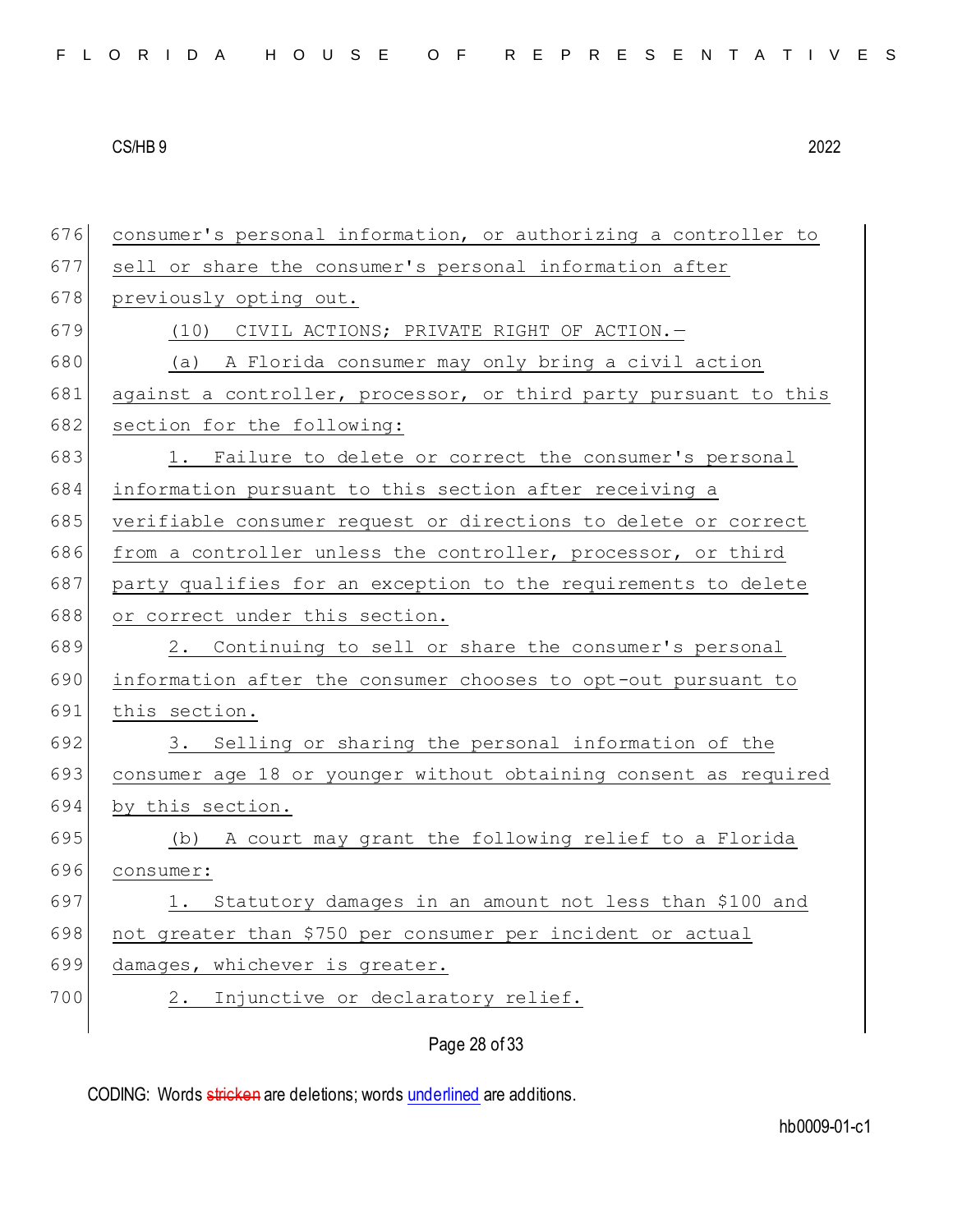701 (c) Upon prevailing, the Florida consumer shall recover 702 reasonable attorney fees and costs. 703 (d) Any action under this subsection may only be brought 704 by or on behalf of a Florida consumer. 705 (e) Liability for a tort, contract claim, or consumer 706 protection claim which is unrelated to an action brought under 707 subsection (10) or subsection (11) does not arise solely from 708 the failure of a controller, processor, or third party to comply 709 with this section and evidence of such may only be used as the 710 basis to prove a cause of action under this subsection. 711 (f) In assessing the amount of statutory damages, the 712 court shall consider any one or more of the relevant 713 circumstances presented by any of the parties to the case, 714 including, but not limited to, the nature and seriousness of the 715 misconduct, the number of violations, the length of time over 716 which the misconduct occurred, and the defendant's assets, 717 liability, and net worth. 718 (11) ENFORCEMENT AND IMPLEMENTATION BY THE DEPARTMENT. 719 (a) Any violation of this section is an unfair and 720 deceptive trade practice actionable under part II of chapter 501 721 solely by the department against a controller, processor, or 722 person. If the department has reason to believe that any 723 controller, processor, or third party is in violation of this 724 section, the department, as the enforcement authority, may bring 725 an action against such controller, processor, or third party for

Page 29 of 33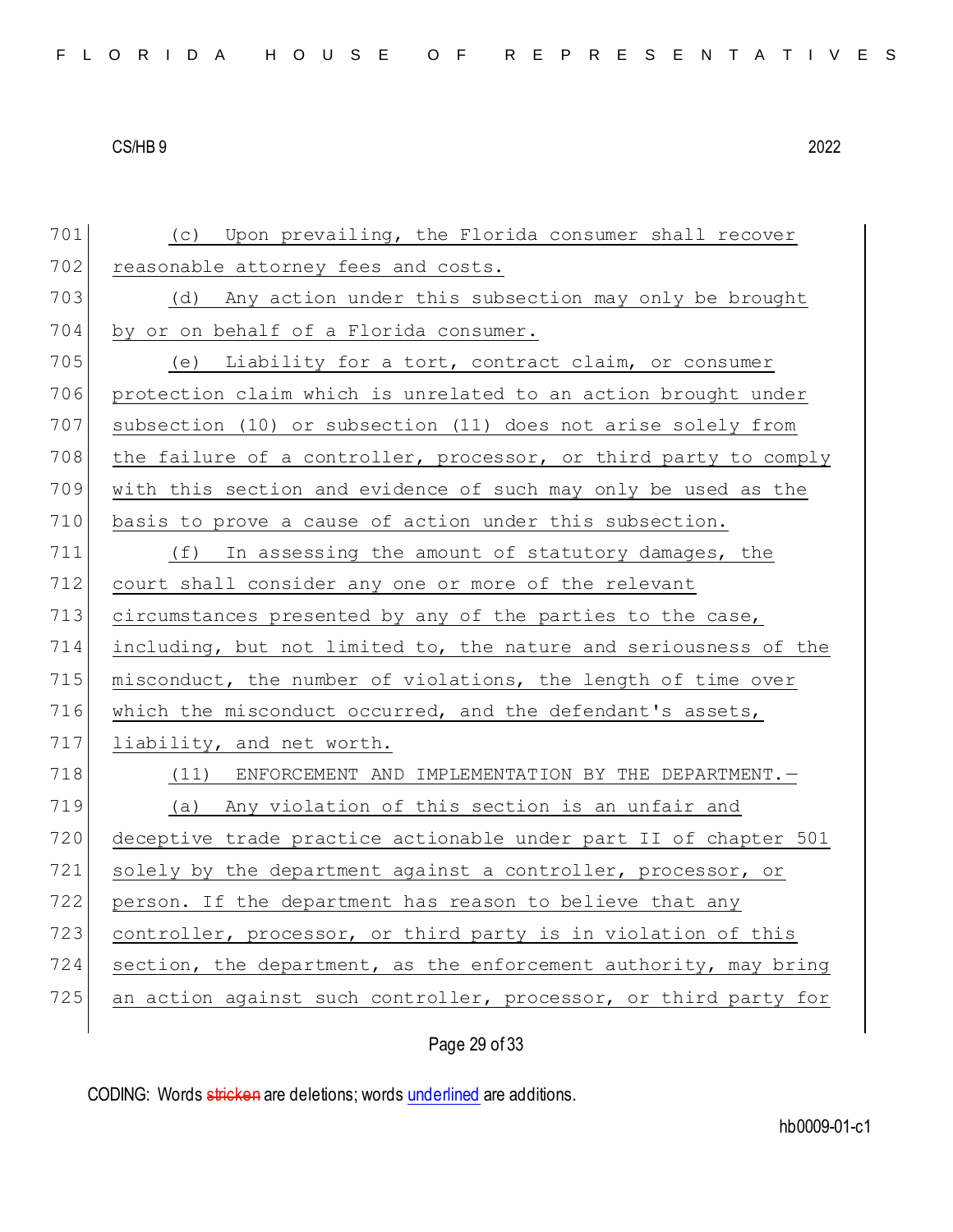Page 30 of 33 726 an unfair or deceptive act or practice. For the purpose of 727 bringing an action pursuant to this section, ss. 501.211 and 728 501.212 do not apply. Civil penalties may be tripled if the 729 violation: 730 1. Involves a Florida consumer who the controller, 731 processor, or third party has actual knowledge is 18 years of 732 age or younger; or 733 2. Is based on paragraph  $(10)(a)$ . 734 (b) After the department has notified a controller, 735 processor, or third party in writing of an alleged violation, 736 the department may in its discretion grant a 45-day period to 737 cure the alleged violation. The 45-day cure period does not 738 apply to a violation of subparagraph (10)(a)1. The department 739 may consider the number and frequency of violations, the 740 substantial likelihood of injury to the public, and the safety 741 of persons or property when determining whether to grant 45 742 calendar days to cure and the issuance of a letter of guidance. 743 If the violation is cured to the satisfaction of the department 744 and proof of such cure is provided to the department, the 745 department in its discretion may issue a letter of guidance. If 746 the controller, processor, or third party fails to cure the 747 violation within 45 calendar days, the department may bring an 748 action against the controller, processor, or third party for the 749 alleged violation. 750 (c) Any action brought by the department may only be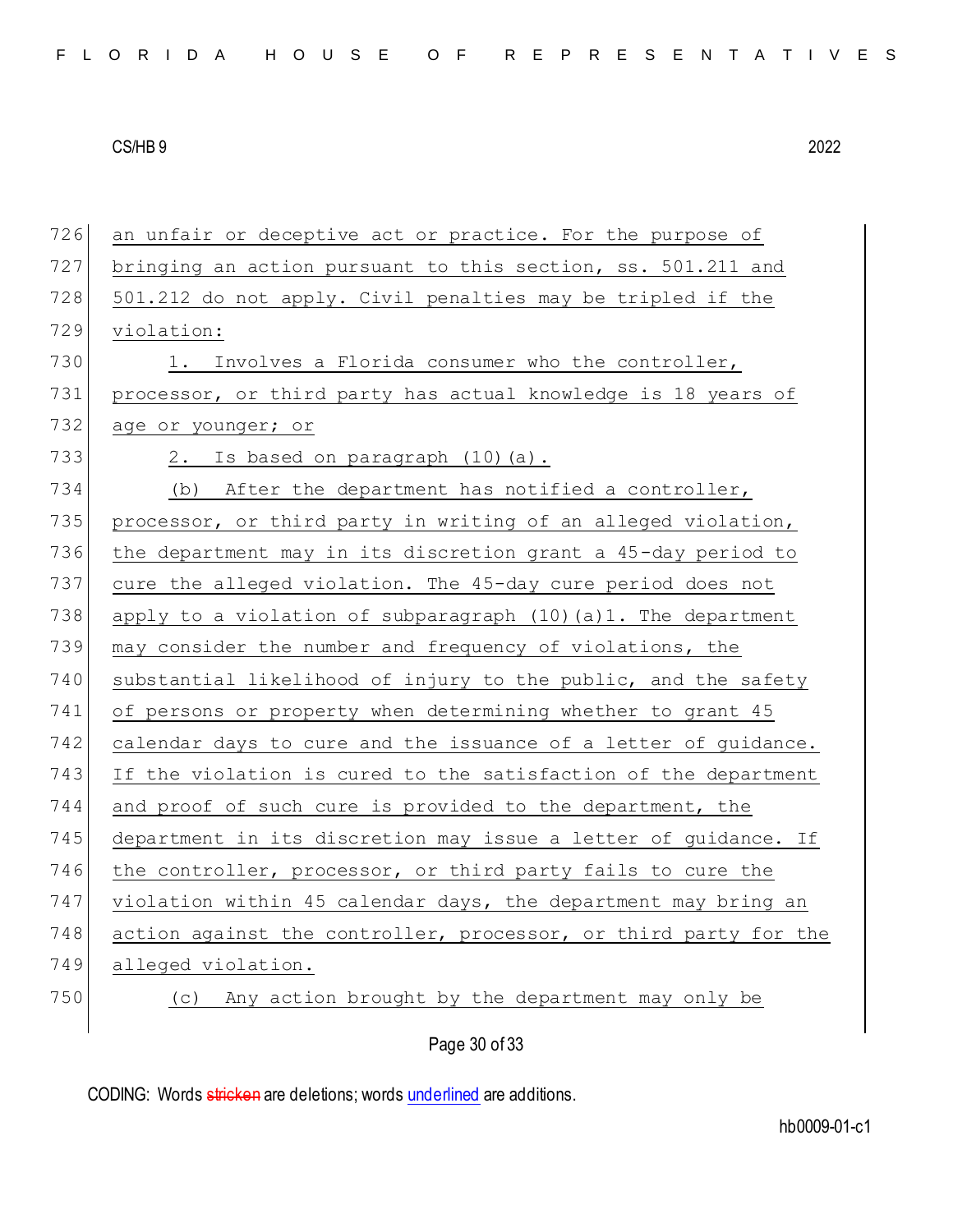| 751 | brought on behalf of a Florida consumer.                         |
|-----|------------------------------------------------------------------|
| 752 | (d) By February 1 of each year, the department shall             |
| 753 | submit a report to the President of the Senate and the Speaker   |
| 754 | of the House of Representatives describing any actions taken by  |
| 755 | the department to enforce this section. The report shall include |
| 756 | statistics and relevant information detailing:                   |
| 757 | The number of complaints received;<br>1.                         |
| 758 | The number and type of enforcement actions taken and<br>2.       |
| 759 | the outcomes of such actions;                                    |
| 760 | 3. The number of complaints resolved without the need for        |
| 761 | litigation; and                                                  |
| 762 | The status of the development and implementation of<br>4.        |
| 763 | rules to implement this section.                                 |
| 764 | (e) The department may adopt rules to implement this             |
| 765 | section, including standards for verifiable consumer requests,   |
| 766 | enforcement, data security, and authorized persons who may act   |
| 767 | on a consumer's behalf.                                          |
| 768 | (12) JURISDICTION.-For purposes of bringing an action in         |
| 769 | accordance with subsections (10) and (11), any person who meets  |
| 770 | the definition of controller as defined in this section that     |
| 771 | collects, shares, or sells the personal information of Florida   |
| 772 | consumers, is considered to be both engaged in substantial and   |
| 773 | not isolated activities within this state and operating,         |
| 774 | conducting, engaging in, or carrying on a business, and doing    |
| 775 | business in this state, and is therefore subject to the          |
|     |                                                                  |

Page 31 of 33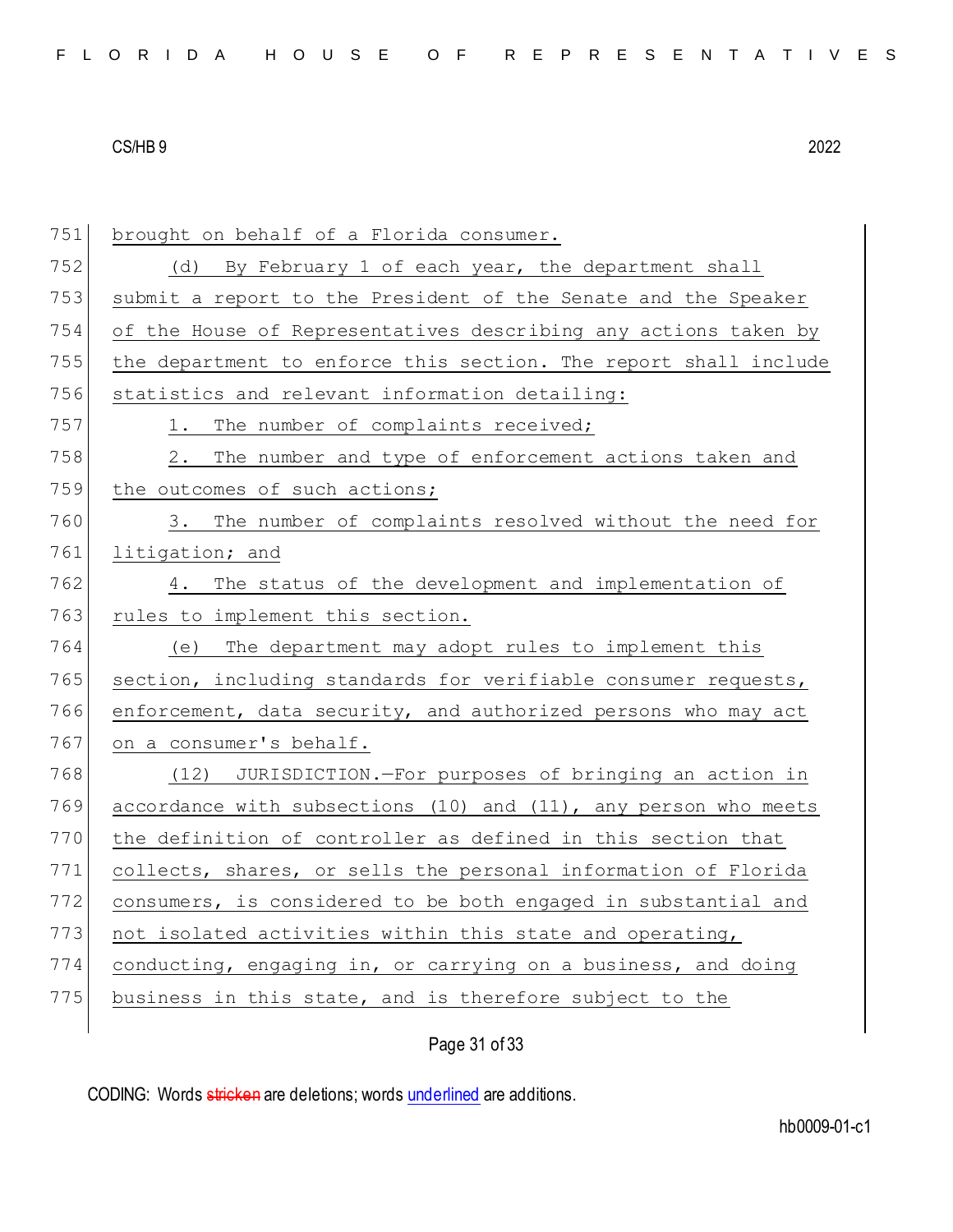| 776 | jurisdiction of the courts of this state.                        |
|-----|------------------------------------------------------------------|
| 777 | (13) PREEMPTION. - This section is a matter of statewide         |
| 778 | concern and supersedes all rules, regulations, codes,            |
| 779 | ordinances, and other laws adopted by a city, county, city and   |
| 780 | county, municipality, or local agency regarding the collection,  |
| 781 | processing, sharing, or sale of consumer personal information by |
| 782 | a controller or processor. The regulation of the collection,     |
| 783 | processing, sharing, or sale of consumer personal information by |
| 784 | a controller or processor is preempted to the state.             |
| 785 | Section 2. Paragraph (g) of subsection (1) of section            |
| 786 | 501.171, Florida Statutes, is amended to read:                   |
| 787 | 501.171 Security of confidential personal information.-          |
| 788 | (1) DEFINITIONS. - As used in this section, the term:            |
| 789 | (g)1. "Personal information" means either of the                 |
| 790 | following:                                                       |
| 791 | a. An individual's first name or first initial and last          |
| 792 | name in combination with any one or more of the following data   |
| 793 | elements for that individual:                                    |
| 794 | (I) A social security number;                                    |
| 795 | (II) A driver license or identification card number,             |
| 796 | passport number, military identification number, or other        |
| 797 | similar number issued on a government document used to verify    |
| 798 | identity;                                                        |
| 799 | A financial account number or credit or debit card<br>(III)      |
| 800 | number, in combination with any required security code, access   |
|     | Page 32 of 33                                                    |